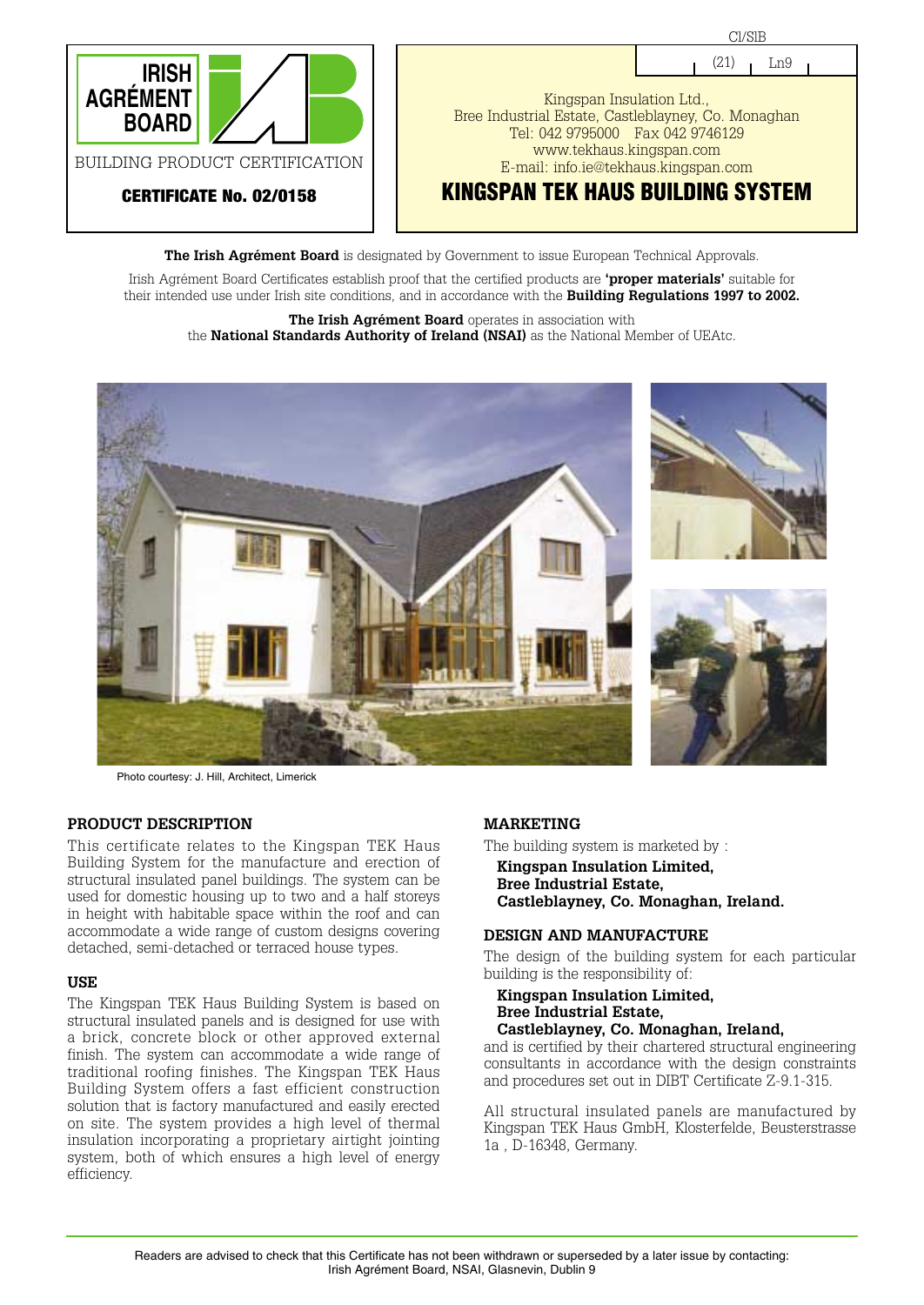# **CERTIFICATION PART 1**

#### **1.1 ASSESSMENT**

In the opinion of the Irish Agrément Board (IAB), the Kingspan TEK Haus Building System when used as specified in this Irish Agrément Certificate is satisfactory for the purpose defined above, and meets the requirements of the Building Regulations 1997 - 2002 as indicated in Section 1.2 of this Certificate.

#### **1.2 BUILDING REGULATIONS 1997 to 2002**

#### **REQUIREMENTS**

#### **PART D - Materials and Workmanship**

**D3 -** The Kingspan TEK Haus Building System, as certified in this Irish Agrément Board Certificate, is comprised of proper materials fit for their intended use. (See Parts 2, 3, 4 of this Certificate).

**D1** - The Kingspan TEK Haus Building System, used in accordance with this Irish Agrément Board Certificate, meets the requirements for workmanship.

#### **PART A – Structure**

#### **A1 – Loading**

The Kingspan TEK Haus Building System, as certified in this Agrément Board Certificate, has adequate strength and stability. (See Parts 3 and 4 of this Irish Agrément Board Certificate).

#### **A2 – Ground Movement**

The ground floor is typically formed with a 150mm thick reinforced concrete slab with a floated finish and meets the requirement.

#### **PART B - Fire Safety**

#### **B1 – Means of Escape in Case of Fire**

Windows in ground or higher floors may be used as a means of escape in the case of fire.

Where a window is required to provide an alternative means of escape, it must provide an unobstructed opening of not less than 850mm high by 500mm wide. The window should be positioned as required by BS 5588: *'Fire precautions in the design, construction and use of buildings':* Part 1: 1990 *'Code of practice for Residential Buildings',* Part 2: 1997, *'Code of practice for Shops, Offices, Industrial, Storage and other similar Buildings',* and in accordance with Part B1 of the Building Regulations 1997 to 2002.

Any restrictor fitted must be easy to operate.

#### **B2 – Internal Fire Spread (linings)**

The plasterboard side of walls and ceilings is designated Class 0. It may therefore be used on the internal surfaces of buildings of every purpose group without restriction.

#### **B3 – Internal Fire Spread (Structure)**

(i) For domestic houses up to two storeys in height with habitable space within the roof, the separating wall specification shown in Figs. 5 and 6 will give a minimum of 60 minutes fire resistance and can meet the requirements of B3 for fire resistance. The floor

specification shown in Fig. 6 gives a minimum fire resistance of 30 minutes from both sides with one layer of 15mm plasterboard applied to the joists, or panels where used for ceiling construction, at ceiling level.

- (ii) The loadbearing elements specified in Table 2, section 4.1.1 of this Irish Agrément Certificate, provide for 30 and 60 minutes fire resistance from either side for a range of specifications.
- (iii) Cavity barriers and fire stops can be provided to meet the requirements of B3 as set out in Sections 3.3 and 3.4 of Technical Guidance Document to Part B of the Building Regulations 1997 to 2002.

#### **B4 – External Fire Spread**

The external masonry walls have a Class 0 surface spread of flame rating and when constructed and used in the context of this certificate, can satisfy the relevant requirements of this Regulation as indicated in section 4.1 of this certificate.

#### **Part C – Site Preparation and Resistance to Moisture**

#### **C3 – Dangerous Substances**

Every ground floor must include a radon sump and be provided with a facility for extracting Radon.

Where it is shown that protection from dangerous substances e.g. Radon, is required, an approved gas resistant membrane and gas handling system must be provided under the ground floor. The Kingspan TEK Haus Building System permits the easy incorporation of the appropriate membrane, sump and gas handling system.

#### **C4 – Resistance to Weather and Ground Moisture**

The Kingspan TEK Haus Building System has adequate damp-proof courses and membranes to resist the passage of moisture from the ground, see Figure 2.

Roof and wall coverings will have adequate weather resistance in all exposures as specified in section 4.6 of this certificate.

#### **Part E – Sound**

#### **E1 – Airborne Sound (walls)**

Compartment walls (i.e. Party walls) are constructed to meet the airborne sound requirements of this Regulation. (See also section 4.4.1 and Figs. 4 and 5 of this Agrément Certificate).

#### **E2 and E3 – Airborne and Impact Sound (floors)**

Intermediate and separating floors can be constructed to meet the airborne sound requirements of this regulation.

#### **Part F – Ventilation**

#### **F1 – Means of Ventilation**

Adequate ventilation openings can be provided in external and internal walls and in roofs to meet this requirement.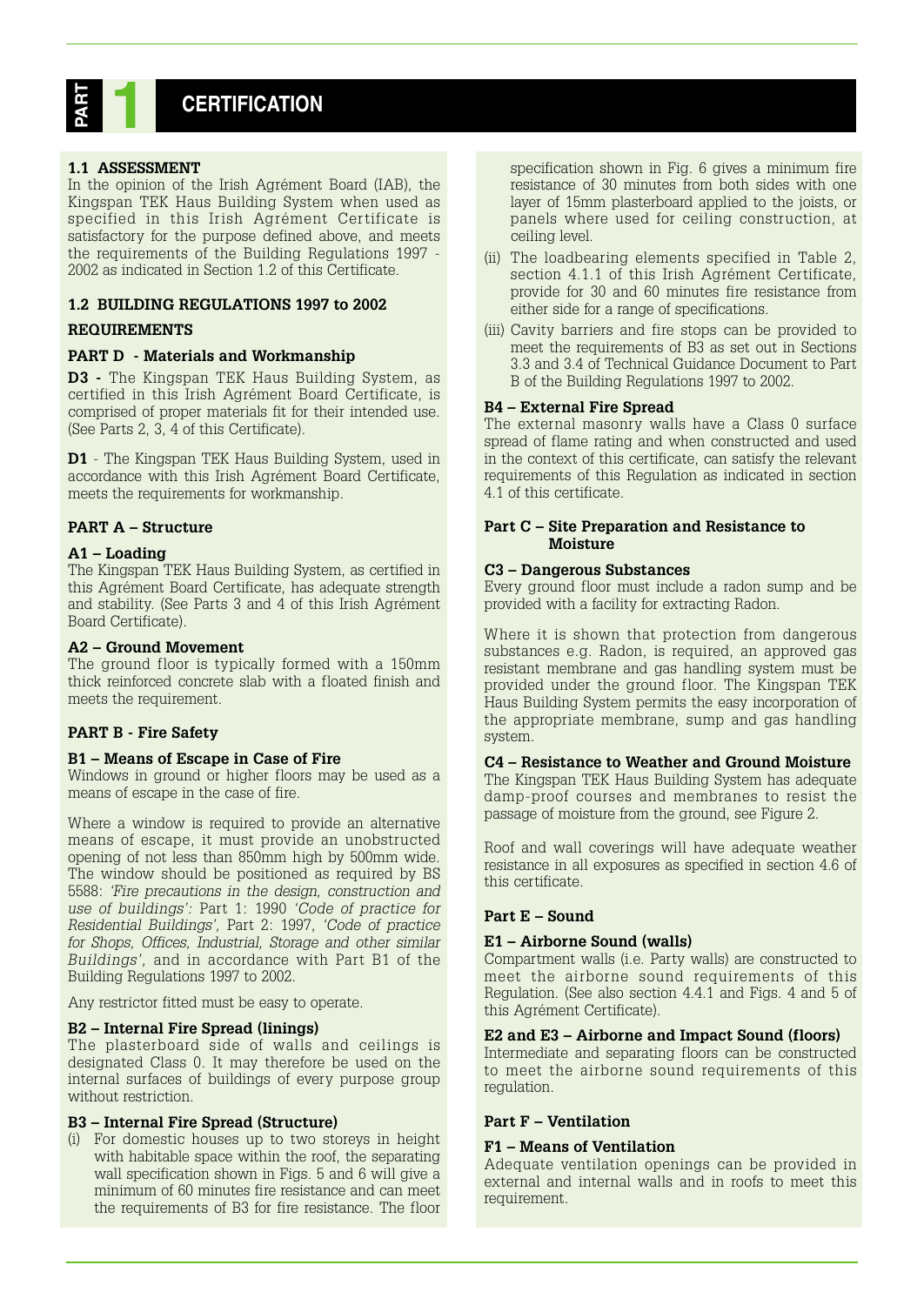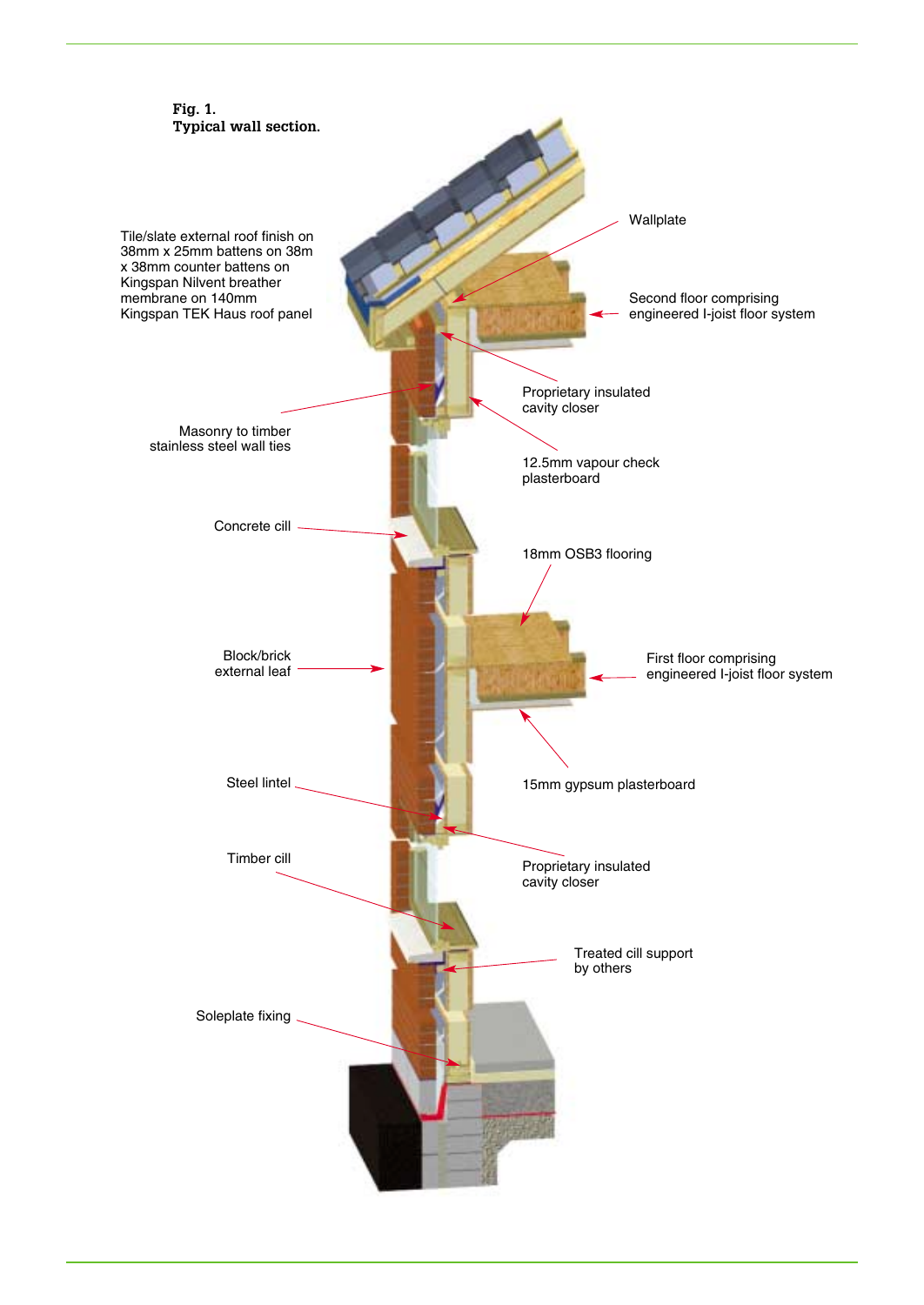#### **F2 – Condensation in Roofs**

Adequate ventilation is provided in roofs to meet this requirement in respect of the prevention of condensation. (See section 4.3.2 of this Agrément certificate).

#### **Part J – Heat Producing Appliances**

#### **J3 – Protection of Building**

When used as set out in 4.1.3 of this certificate, wall lining insulation and separation distances can meet the regulation requirements.

#### **Part L – Conservation of Fuel and Energy**

#### **L1 – Conservation of Fuel and Energy**

The walls and roof of the Kingspan TEK Haus Building System can readily incorporate the required thickness of insulation to meet the new U value requirements as set

out in Part 4 of this certificate. The system can be detailed to accommodate a wide variety of plan forms; the design can take account of plan form in the calculation of thermal performance so that building regulation requirements can be complied with at all times.

#### **Part M – Access for People with Disabilities**

#### **M1 – Access and Use**

Buildings can be designed to meet the access, circulation and facilities requirements of this regulation. (See Section 4.5.1 of this Agrément certificate).

#### **M2 – Sanitary Conveniences**

Buildings can be designed to meet the installation requirements for sanitary conveniences for people with disabilities. (See section 4.5.2 of this Agrément certificate).



# **TECHNICAL SPECIFICATION AND CONTROL DATA**

#### **2.1 DESCRIPTION**

#### **2.1.1 General**

This Certificate relates to the Kingspan TEK Haus Building System for the manufacture and erection of structural insulated panel buildings. The system can be used for domestic housing of single storey, two storey and two storey with attic, and can accommodate a wide range of architectural designs covering detached, semidetached or terraced house types. The structural insulated panels are manufactured by Kingspan TEK Haus GmbH in accordance with the panel specifications determined by Kingspan Insulation Limited and their engineering consultants. This determination is based on the design process set out in DIBT certificate No. Z-9.1-315 and conforms to the requirements of DIN 1052 Part 1: 1998, *'Structural use of timber: Design and construction'.* Kingspan Insulation Limited is responsible for the structural design of wall, roof and floor components and the certification by a chartered structural engineer of completed buildings constructed using the system. To ensure accurate adherence to the design all structural panels, beams and columns are clearly identified in the project drawings and construction specifications. Particular site requirements, including Irish loadings and wind exposure conditions are taken into account in design calculations. Kingspan TEK Haus Building System panels are designed and specified to ensure that the completed building will meet the requirements of the Building Regulations 1997 to 2002, including structural safety, structural fire safety and thermal performance requirements. A suitably qualified structural engineer will underwrite the structural adequacy of every building. Site erection is carried out by approved contractors, or by specialist sub-contractors under the supervision of Kingspan Insulation Limited. Initial site development and completion of building works after the panel structure has been erected are the responsibility of the main contractor.

#### **2.1.2 Structural Insulated Panel System**

The structural insulated panels are made up of two 15mm thick OSB 3 (Oriented Strand Board) boards with a zero Ozone Depletion Potential (zero ODP) 110mm thick rigid Urethane insulation core. The OSB boards are autohesively bonded to the rigid insulation core during manufacture resulting in superior shear and tensile strength in the bond between the core and the OSB 3 boards. The autohesive bonding process and the use of OSB 3 facing boards with a rigid Urethane core give proven and reliable structural performance to the panels.

The Kingspan TEK Haus Building System uses a proprietary sealed panel-jointing technique, which provides a secure structural joint between adjacent panels. This feature also provides an airtight panel-topanel joint with a significant improvement in thermal performance and a reduction in both relative movement and sound bridging in the finished building. Joined in this way the panels can be used to create the internal leaf of external walls, loadbearing and non-loadbearing internal walls and the roof of a building.

Panels are designed to take the vertical dead and imposed loads together with any surface loading. The necessary load capacity can be provided in external walls (internal leaf) and load bearing internal walls where required. Where further structural support is required timber posts can be incorporated in the relevant panel joint.

Resistance to horizontal loading (racking) is provided by the horizontal diaphragm action of the floor and roof in conjunction with the vertical diaphragm action of the Kingspan TEK Haus Building System wall panels of the building structure.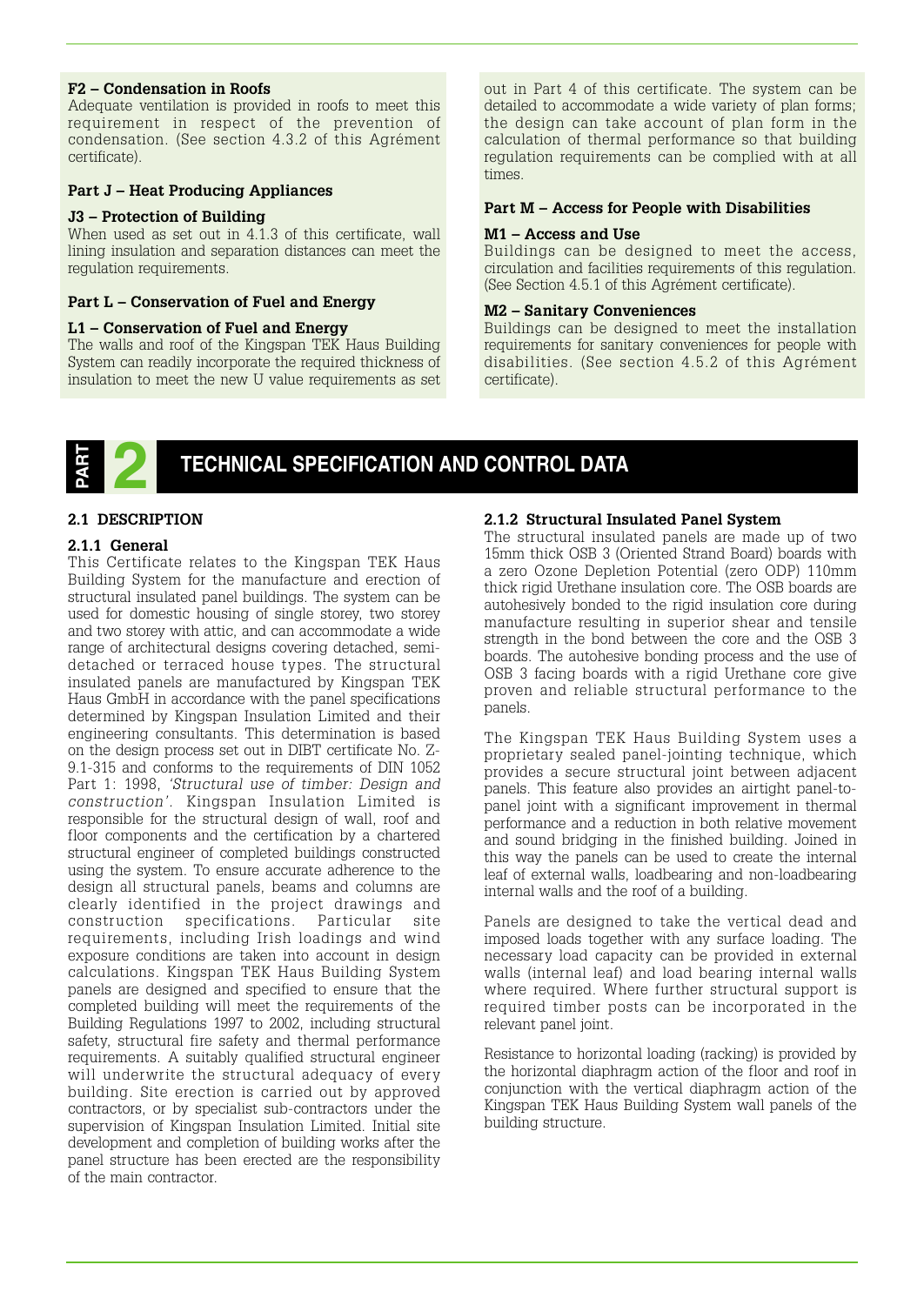#### **2.2 STRUCTURE**

#### **2.2.1 Foundations**

The Kingspan TEK Haus Building System may be used with a range of foundation types, depending on the ground conditions encountered on site. A complete engineering investigation of the site should be carried out to determine the maximum bearing pressure the soil can take. When this is established a suitable foundation type can be selected and designed. Typical foundation types are:

- Strip footings with structural rising walls and a ground bearing or suspended floor slab
- Concrete rafts, forming also the ground floor slab.

The foundations and ground floor slab are the responsibility of the main contractor, and should be designed and constructed correctly to the project developer's engineering specifications. The foundation and ground floor slab must be constructed accurately, i.e. correct dimensions, square and level so that the Kingspan TEK Haus Building System can be assembled and erected properly and within the required tolerances.

#### Figure 2 shows a typical foundation detail.

Anchors used to hold down the internal leaf of the external walls must be IAB approved. Figure 2 shows the Kingspan TEK Haus Building System panel anchored to a masonry block in a properly constructed traditional rising wall on a strip foundation with a 10mm diameter chemical anchor. To maximise the anchorage strength, only chemical anchors should be used when anchoring the Kingspan TEK Haus Building System panels to a masonry rising wall; this is to ensure a sufficiently secure anchorage and to avoid edge bursting of the masonry.

#### **2.2.2 Ground Floor**

The main contractor is responsible for the construction of the ground floor. Ideally this takes the form of a 150mm thick float finished concrete slab reinforced with an A98 or other suitable steel mesh. As with all constructions, it is essential that an IAB approved radon resistant or damp-proof membrane is laid on a bed of consolidated and sand-blinded hardcore (not more than 600mm in thickness) under the floor insulation. Alternatively, a proprietary suspended floor may be used provided it is approved by IAB for use with the Kingspan TEK Haus Building System. The structural design of the floor should be in accordance with Part 3 of this certificate. A suspended ground floor may be supported with an approved joist hanger system.

Figure 2 shows typical details of the installation of the radon barrier.

#### **2.2.3 External Walls**

External walls are of cavity construction with the external leaf being of traditional masonry construction (or any other IAB approved cladding system) for which the main contractor is responsible. The Kingspan TEK

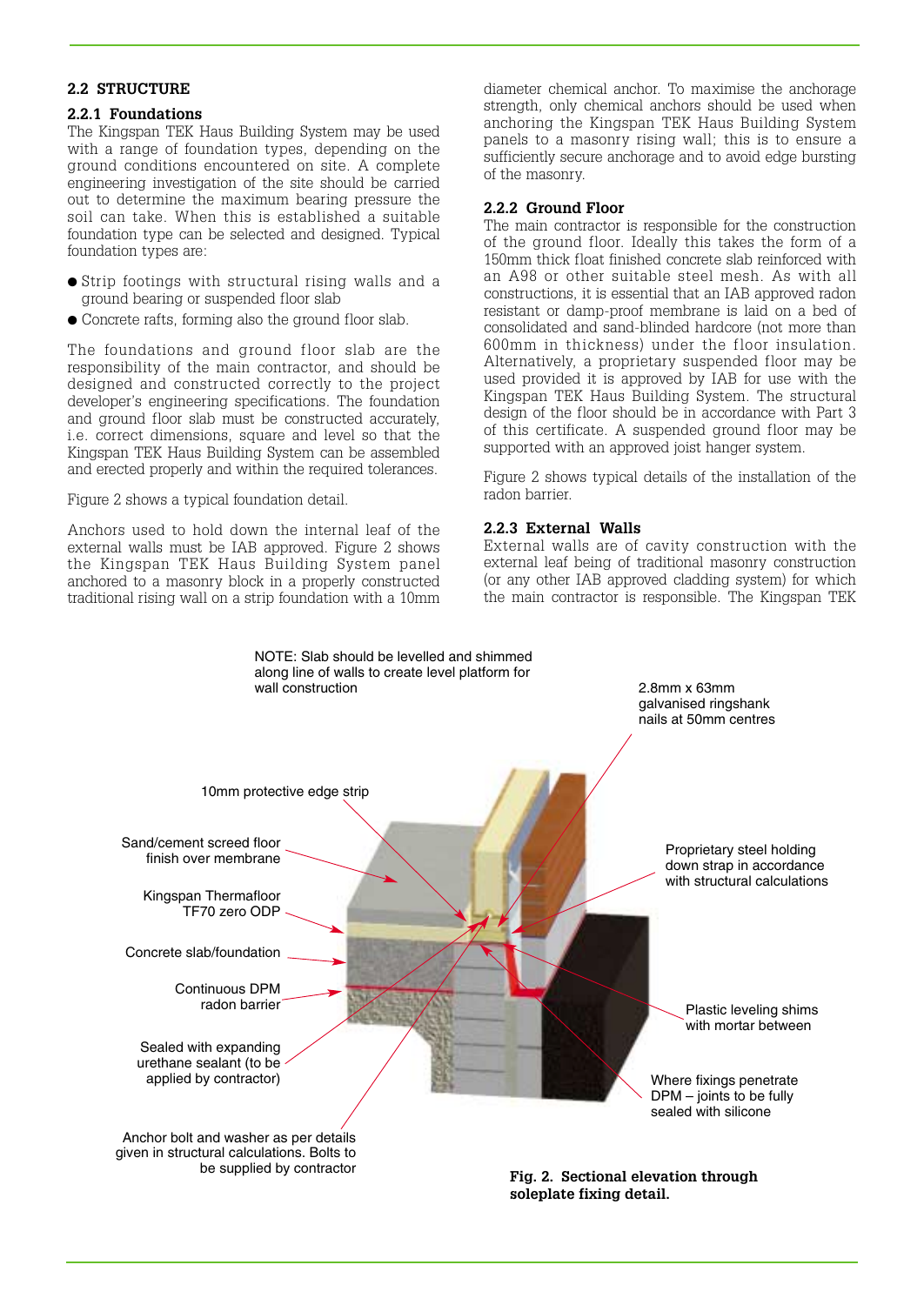#### **Fig. 3. Typical window detail showing brickwork external leaf.**



Haus Building System structural insulated panels form the inner leaf of the external walls and a fire-resistant plasterboard lining is fixed to the internal room face of the panels. Generally the internal leaf of an external wall in the Kingspan TEK Haus Building System will be loadbearing. Ground floor panels are anchored by means of lateral galvanised nail fixings through the structural OSB sheeting on the panels into a pre-fixed continuous timber (110mm x 50mm section) bottom plate. Ground floor panels are manufactured with a continuous groove along the lower edge and this groove fits tightly over the bottom plate. The bottom plate is first fixed over a continuous sole plate which is the same thickness as the panel and is fixed over a heavy duty damp proof course; sole plate and bottom plate are compositely fixed to the concrete ground structure by means of stainless steel M10 anchor bolts with washers to DIN 440. Anchor bolt centres are as determined in the design but will be not more than 1 metre. Depending on design, anchor bolts will be of expanding type or chemical anchors depending on the type of substrate to which the anchors are fixed. Only IAB approved anchor bolts should be used.

Where it is required for the design of the building, stainless steel strap anchors can be installed to tie the Kingspan TEK Haus Building System Panels back to the ground floor slab. Generally these straps are at not more than 1800mm apart, and at either side of openings. At least two straps should also be provided as close as practical to external corners.

As the system will generally give an elemental U-value considerably better than 0.27 W/m2K there will be no additional insulation required in the wall structure. However, if a superior U-value is desired this can be achieved using Kingspan TW52 insulated plasterboard slab fixed to the room side of the Kingspan TEK Haus Building System wall panel.

For domestic dwellings, the external leaf of the external walls is generally of traditional brick/block masonry or other IAB approved claddings. In commercial buildings steel cladding or other approved IAB cladding may be considered. The masonry is tied to the inner leaf with purpose made stainless steel wall ties, screw fixed to the Kingspan TEK Haus Building System panels. The wall incorporates a 40mm wide clear cavity between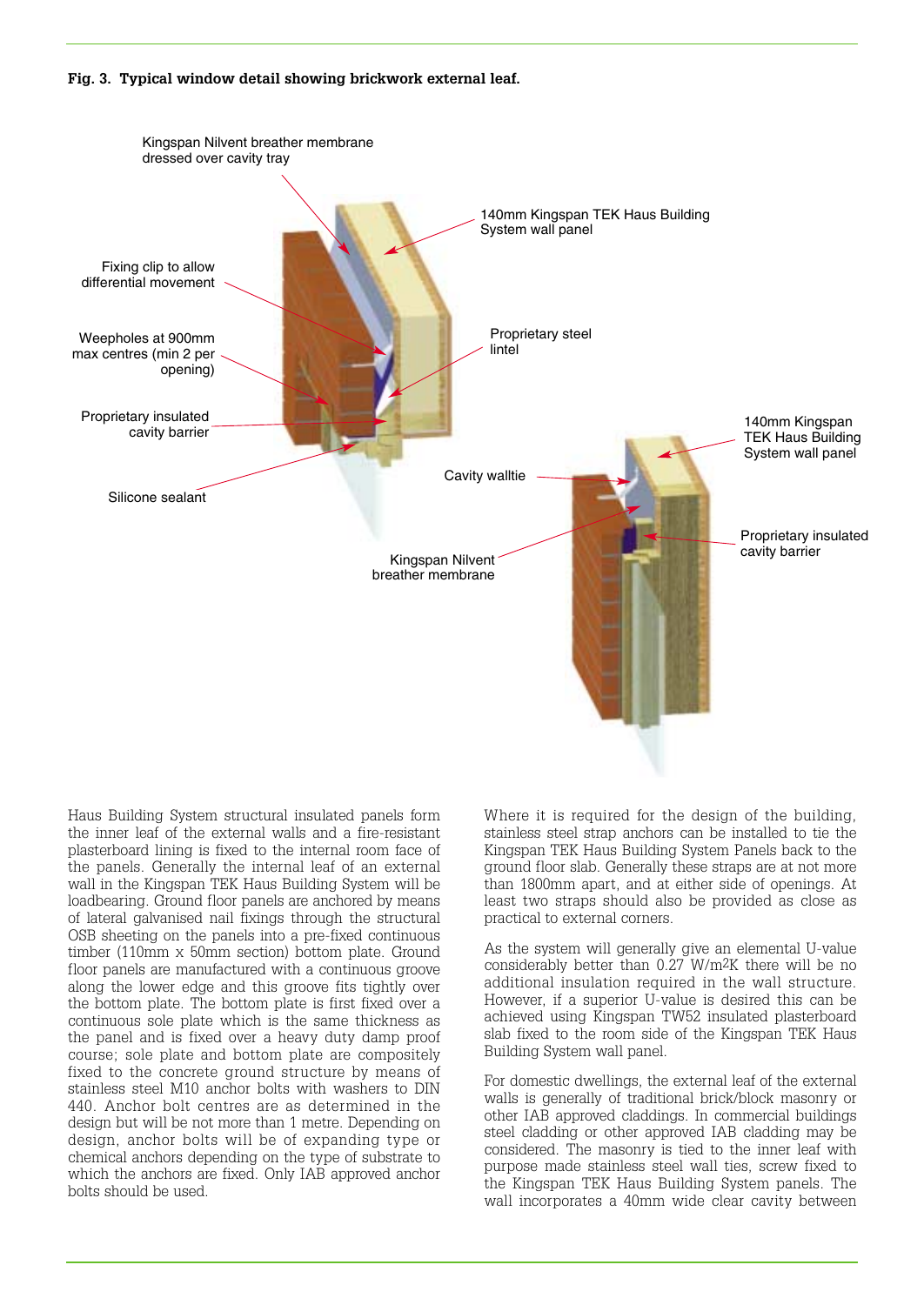the Kingspan TEK Haus Building System panels and the masonry outer leaf. Kingspan Nilvent Breather membrane is stapled to the external face of the Kingspan TEK Haus Building System wall panel inner leaf.

Figure 3 shows a typical window detail.

The steel tie is attached to the Kingspan TEK Haus Building System panel by the block layer or bricklayer during construction of the external masonry outer leaf. The ties are spaced vertically at 450mm centres generally, and at 225mm centres vertically within 150mm of any opening. Maximum horizontal spacing of wall ties will not exceed 700mm. Wall ties comply with I.S. 268: 1986 *Metal Wall ties for masonry walls,* or equivalent recognised standard.

During construction it is critical that the Kingspan TEK Haus Building System is protected from the weather and kept dry until the building is complete.

#### **2.2.4 Compartment Wall (party wall)**

Compartment walls (party walls) in semi-detached or terraced houses are constructed using two independent Kingspan TEK Haus Building System wall panels with

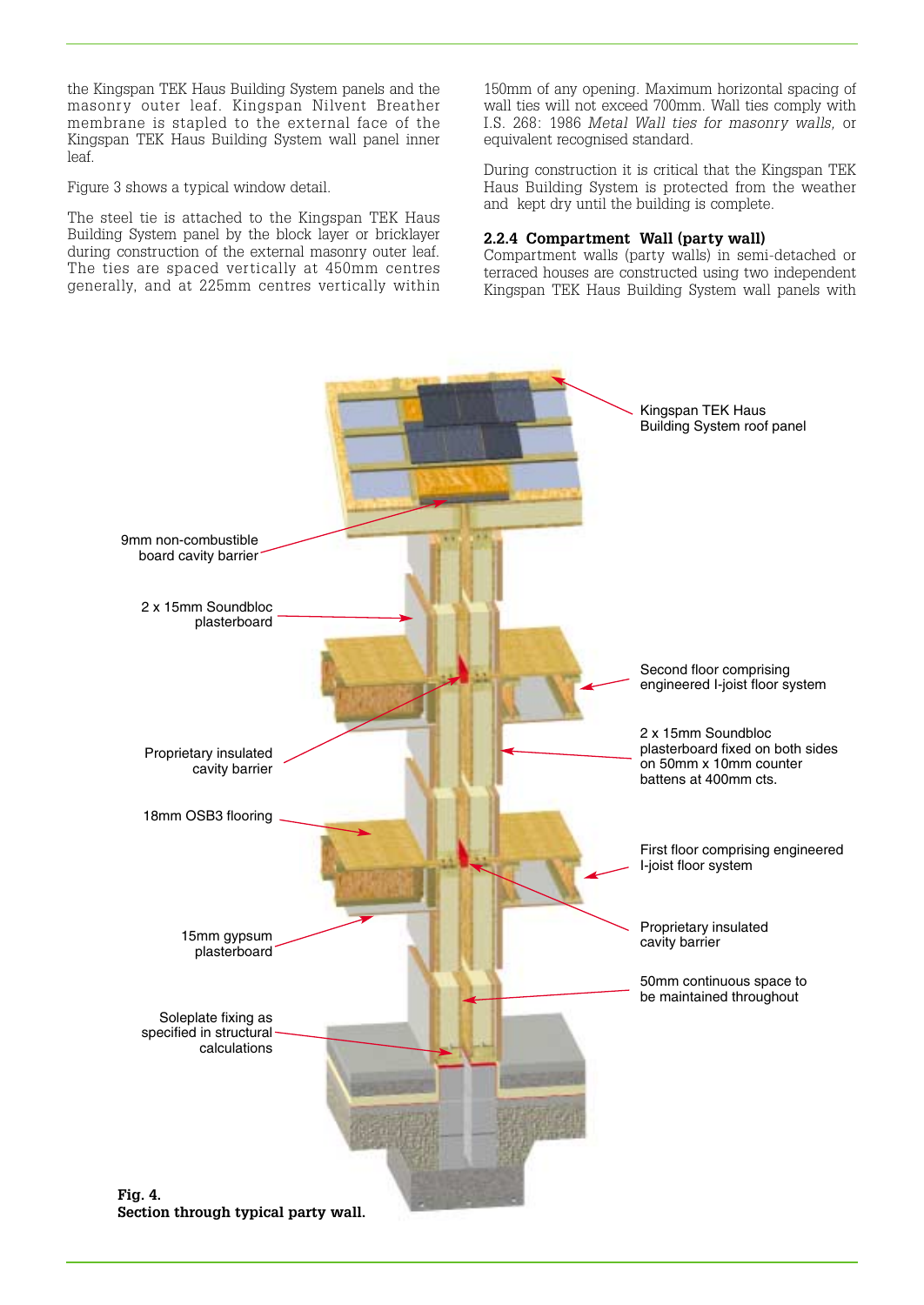an additional fire protective lining to each house, comprising two layers of 15mm sand resistant plasterboard. Cavity barriers and fire stops will be required in accordance with Part B of the Building Regulations 1997 to 2002. This will include the provision of fire stops/cavity barriers at all junctions between the compartment wall and other elements of structure.

Figures 5, 6 and 7 show a typical detail for a compartment wall, highlighting fire stopping and acoustic details.

#### **2.2.5 Internal Walls**

Load bearing and non-load bearing internal walls are formed from the Kingspan TEK Haus Building System structural insulated panels in a similar way to that for the internal leaf of the external walls, but with linings of 12.5mm plasterboard on both sides giving a class 0 spread of flame on all internal wall surfaces. The plasterboard can be mechanically fixed directly to the wall panel or on battens at 400mm centres, which are fixed to the Kingspan TEK Haus Building System panel. Where the internal wall is load bearing, the 12.5mm plasterboard must be fire resistant.

Where individual wall panels are required to provide horizontal shear strength and rigidity to the building, ground anchorage and panel-to-panel joints will have increased fixings in accordance with the structural design requirements. Closer nailing patterns will normally be required in the head and sole plate areas whether racking panels are to be fixed in internal or external walls.

#### **2.2.6 First Floor**

The structural design of the first floor, as with all Kingspan TEK Haus Building System elements, is designed to meet the Irish Building Regulations.

There are two typical specifications for the first floor of a domestic house:

- (i) The engineered timber floor system is supported directly by bearing onto the Kingspan TEK Haus Building System wall panel and attached to an engineered timber rim beam. The floor is then decked with 18mm T&G OSB3, which is nailed to the joists. Joists are fixed at 400mm centres.
- (ii) Engineered timber floor joists are supported on joist hangers, which are fixed to the wall plate on the top of the Kingspan TEK Haus Building System wall panels. The floor is then decked with 18mm T&G OSB3, which is nailed to the joists. Joists are fixed at 400mm centres.

Proprietary joist and floor decking systems may be used provided they are approved by IAB for use with the Kingspan TEK Haus Building System.

#### **2.2.7 Second Floor**

Where it is proposed to use the attic area for living accommodation in a two-storey house, the design and construction of the floor will be along the same lines as for the first floor. Adequate anchorage for the roof panels against movement will require to be provided for in the design of the floor.

#### **2.2.8 Ceilings**

Ceilings are constructed by screwing 15mm plasterboard lining to the bottom of the floor or ceiling joists with approved drive screws at not more than 200mm centres.

On the attic storey, ceiling battens are fixed to the underside of the Kingspan TEK Haus Building System roof panels and 15mm fire-check plasterboard lining is fixed to the battens with drive screws at not more than 200mm centres.

#### **2.2.9 Roof**

Roofs are constructed using Kingspan TEK Haus Building System structural insulated roof panels in conjunction with Glulam or other approved engineered timber beams, appropriately sized by Kingspan Insulation Limited or their structural engineering consultants. Timber beams can be installed in the joints between the roof panels to add to their structural strength and rigidity. Proprietary laminated joist systems may be used provided they are approved by IAB for use with the Kingspan TEK Haus Building System. The Kingspan TEK Haus Building System structural insulated panels are highly insulated but where additional insulation is required, this can be readily incorporated onto the internal side of the panel using Kingspan TW52 insulated plasterboard slabs. The external finish to the roof is comprised of an approved vapour permeable underlay, lapped and sealed, and fixed over the entire roof area, with counter battens down slope and tiling battens across slope and nail fixed through the vapour permeable underlay and counter battens. Slating or tiling then follows traditional practice. The roof cladding will be the responsibility of the main contractor. The use of timber roof truss design is allowed in the system, but must be approved by Kingspan TEK GmbH.

Figure 6 and Figure 7 show typical details of upper floor and roof construction in party wall construction.

#### **2.2.10 Chimney construction**

The Kingspan TEK Haus Building System can incorporate both traditional block/brick chimney construction or an IAB approved prefabricated chimney block system in accordance with the IAB Agrément certificate and the relevant codes of practice and the Building Regulations 1997 to 2002.

#### **2.2.11 Cavity Barriers and Fire Stops**

To meet the requirements for complying with the Building Regulations 1997 to 2002, cavity barriers should be provided in the construction of Kingspan TEK Haus Building System walls and roof as follows:

- Cavity barriers should be installed around all openings such as doors, windows, vents, openings for extractor fans and meter cupboards.
- Cavity barriers should also be installed at eaves and gable verges including for detached houses
- In semi-detached and terraced units both cavity barriers and fire stops should be fitted at the junction of compartment (party) walls and external walls and in the roof at and over party wall location.

Figure 8 shows typical window cill detail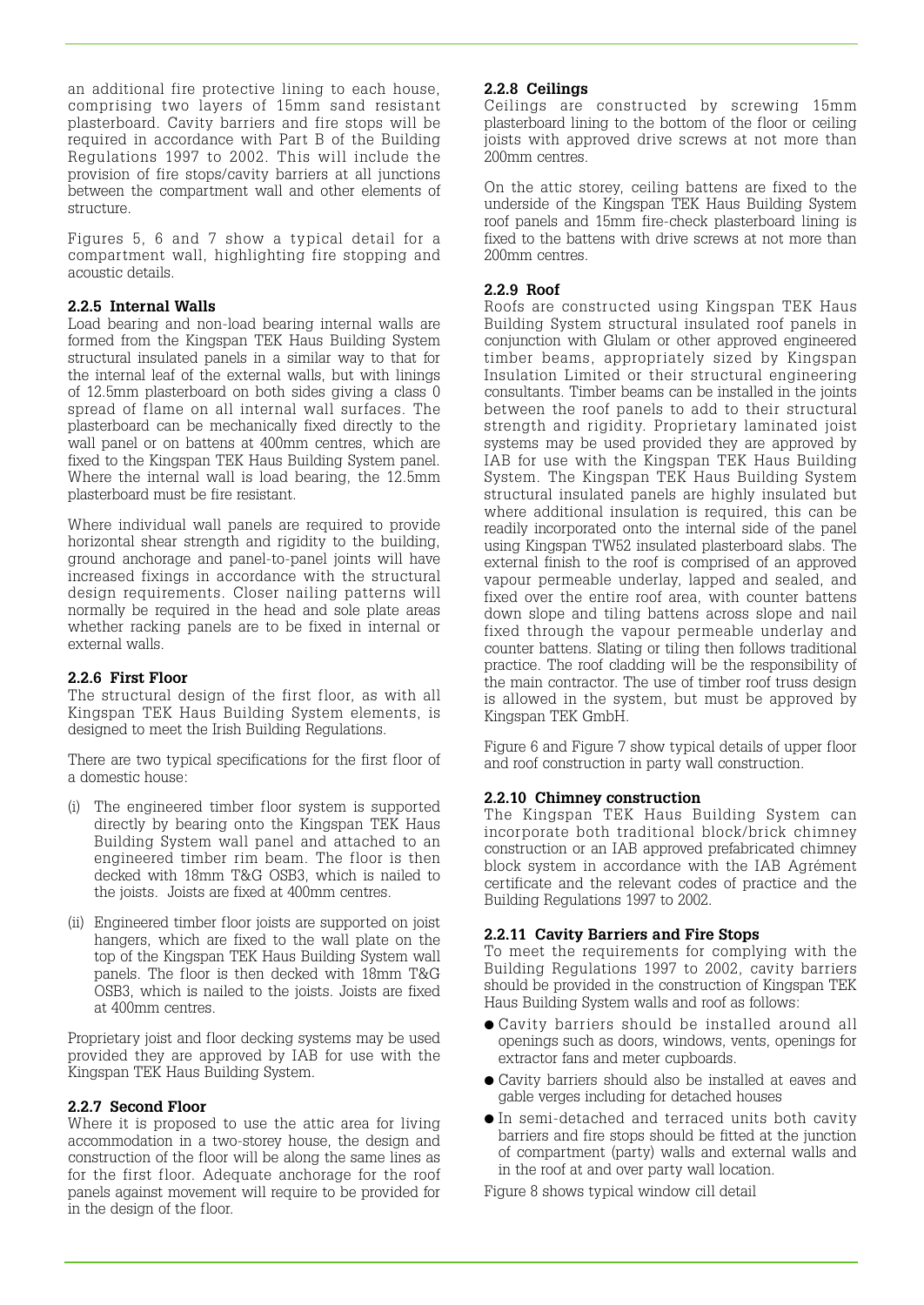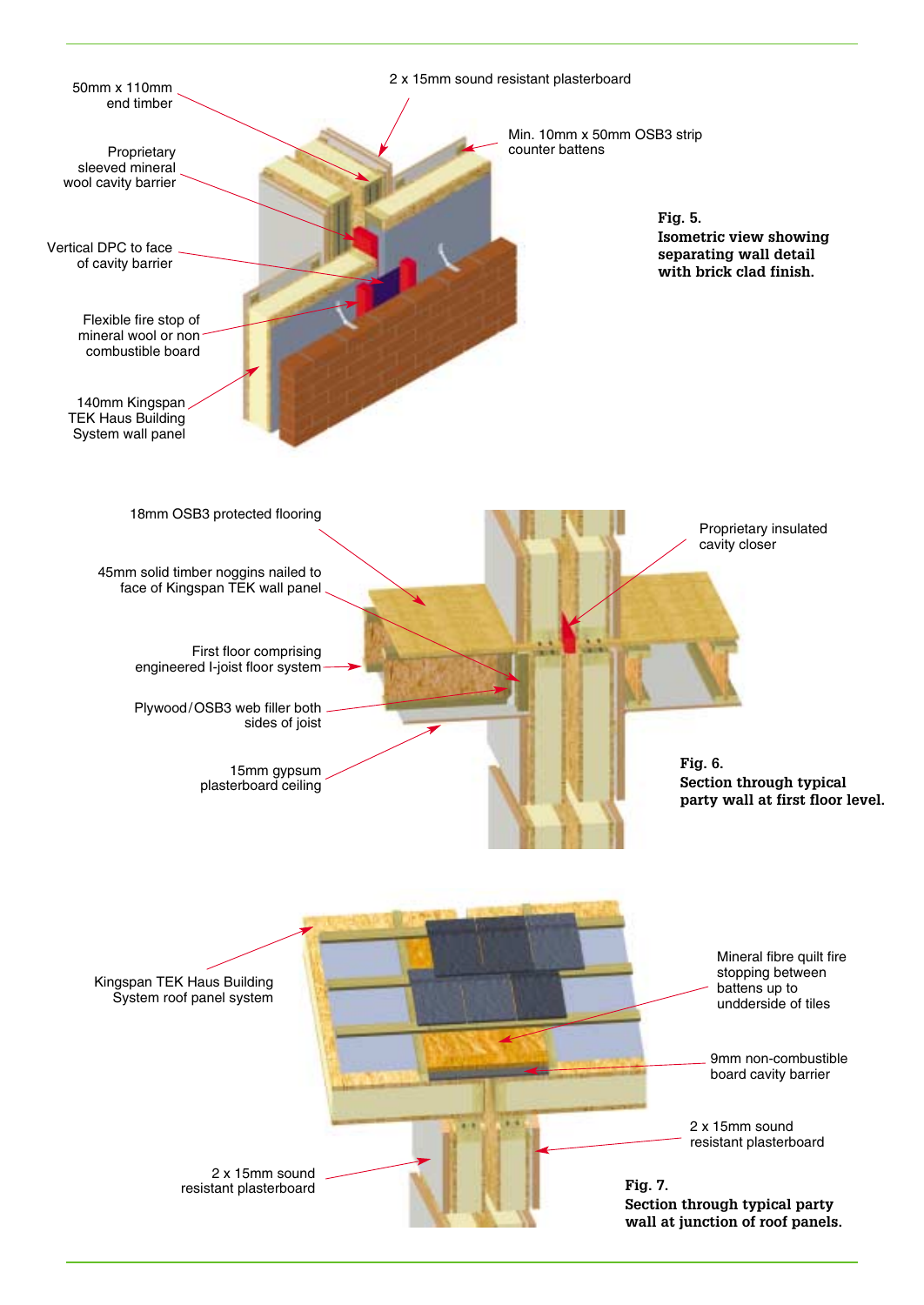#### **Table 1: Typical List of Erection Items**

| <b>Timbers</b>                                               | <b>Specification</b>                                          |  |
|--------------------------------------------------------------|---------------------------------------------------------------|--|
| Soleplate                                                    | 140 mm x 40 mm pre-treated with preservative                  |  |
| End timber, head plate, bottom plate,<br>rebated edge timber | 50 mm x 110 mm timber C24 grade                               |  |
| Timber post                                                  | 100 mm x 110 mm timber C24 grade<br>(unless stated otherwise) |  |
| OSB3 spline                                                  | 100 mm x 15 mm OSB3                                           |  |
| <b>Beams</b>                                                 | <b>Specification</b>                                          |  |
| I-beam                                                       | As specified by structural engineer                           |  |
| Floor beam                                                   | As specified by structural engineer                           |  |
| Purlin                                                       | As specified by structural engineer                           |  |
| Ridge beam                                                   | As specified by structural engineer                           |  |
| <b>Panel Fasteners</b>                                       | <b>Size</b>                                                   |  |
| Galvanised rink shank nails (Paslode)                        | 2.8 mm x 63 mm, 3.1 mm x 90 mm,                               |  |
| Galvanised twist shank nails                                 | $3.75$ mm $\times$ 32 mm                                      |  |
| <b>Round Wire Nails</b>                                      | $3.35$ mm $\times$ 65 mm                                      |  |
| Sparrennagel                                                 | 6.0 mm x 210 mm, 6.0 mm x 225 mm,                             |  |
| $6.0$ mm $\times$ 250 mm                                     |                                                               |  |
| <b>Skew Nails</b>                                            | 3.75 mm x 75 mm                                               |  |
| <b>Building Fixings</b>                                      | <b>Specification</b>                                          |  |
| Joist hangers                                                | As specified by structural engineer                           |  |
| <b>Scabs</b>                                                 | As specified by structural engineer                           |  |
| <b>Sealants</b>                                              |                                                               |  |
| Expanding urethane sealant                                   |                                                               |  |
| Silicone sealant                                             |                                                               |  |
| <b>Other ancillary items</b>                                 | <b>Specification</b>                                          |  |
| Rim board                                                    | As specified by structural engineer                           |  |
| <b>Shims</b>                                                 | 2 mm, 3 mm, 4 mm, 5 mm, 6 mm                                  |  |

#### **2.2.12 Internal linings, finishes, windows and doors**

Linings to walls and ceilings are of 12.5mm plasterboard (fire rated where required) manufactured to BS 1230: Part 1: 1985 (1994), *Specification for plasterboard excluding materials submitted to secondary operations.* The plasterboard is attached to the Kingspan TEK Haus Building System structural insulated panels by means of self-drill, self-tap screws at a fixing rate of at least 4 screws per square metre. Joints in plasterboard wall linings can be taped and filled for direct decoration. Joints in ceilings can be similarly treated. Alternatively skim coat plaster can be applied. Where services require to be accommodated, they can be located in conduits within a cavity created by fixing timber battens to the Kingspan TEK Haus Building System panels and then fixing the plasterboard to the battens.

The Kingspan TEK Haus Building System can readily accommodate the full range of window and door sizes because of the ease with which door or window openings can be cut into the panels at panel production stage. The requirements in respect of door widths for Part M of the Building Regulations 1997 to 2002 can be specified and provided for at design stage. The Kingspan TEK Haus Building System design programme selects panel proportions so the structural integrity is

optimised and adequate strength is retained in spandrel panels, loadbearing posts and panels around openings.

#### **2.3 DESIGN AND MANUFACTURE**

#### **2.3.1 Design**

The Kingspan TEK Haus Building System presents good scope for individual architectural design. The principal structural features of the system are the solid core structural insulated panels and the flexibility with which they can be combined to give a structural solution for any architectural proposition. Kingspan Insulation Limited, who are responsible for the marketing of the system, take full responsibility for the design of the complete panel structure with the main contractor taking responsibility for ground works, external cladding to walls and roof, windows/doors and all finishing other than the assembled panel structure. Erection of the Kingspan TEK Haus Building System is the responsibility of the approved contractor or specialist sub-contractor. On receipt of architectural plans prepared by others, Kingspan Insulation Limited, or their engineering consultants, will engineer a Kingspan TEK Haus Building System scheme to match that design. This scheme will set out in detail the way in which the

Kingspan TEK Haus Building System structural insulated panels will be joined on site to create that building. Throughout this design process there will be consultation on all aspects of design and a full-itemised quotation will be provided with the final scheme proposal. The design will ensure that the requirements of the Building Regulations 1997 to 2002 are met in respect of the finished building. Furthermore, the structural design of the Kingspan TEK Haus Building System structural insulated panel system proposed for any development project, will be certified in respect of structural safety, by the Kingspan Insulation Limited or their approved consulting engineers.

As a support to their design process, Kingspan Insulation Limited can undertake additional performance assessments on a proposed scheme. Typically these might include an Energy Rating of the whole building scheme or Condensation Risk Analysis.

Assembly and erection of the individual panels and related components on site is undertaken by a Kingspan Insulation Limited approved contractor or specialist sub-contractor. Before this is undertaken the main contractor will already have completed the ground works and left the sub-structure ready for panel erection. Panel erection follows a predetermined procedure to achieve quality and reliability for all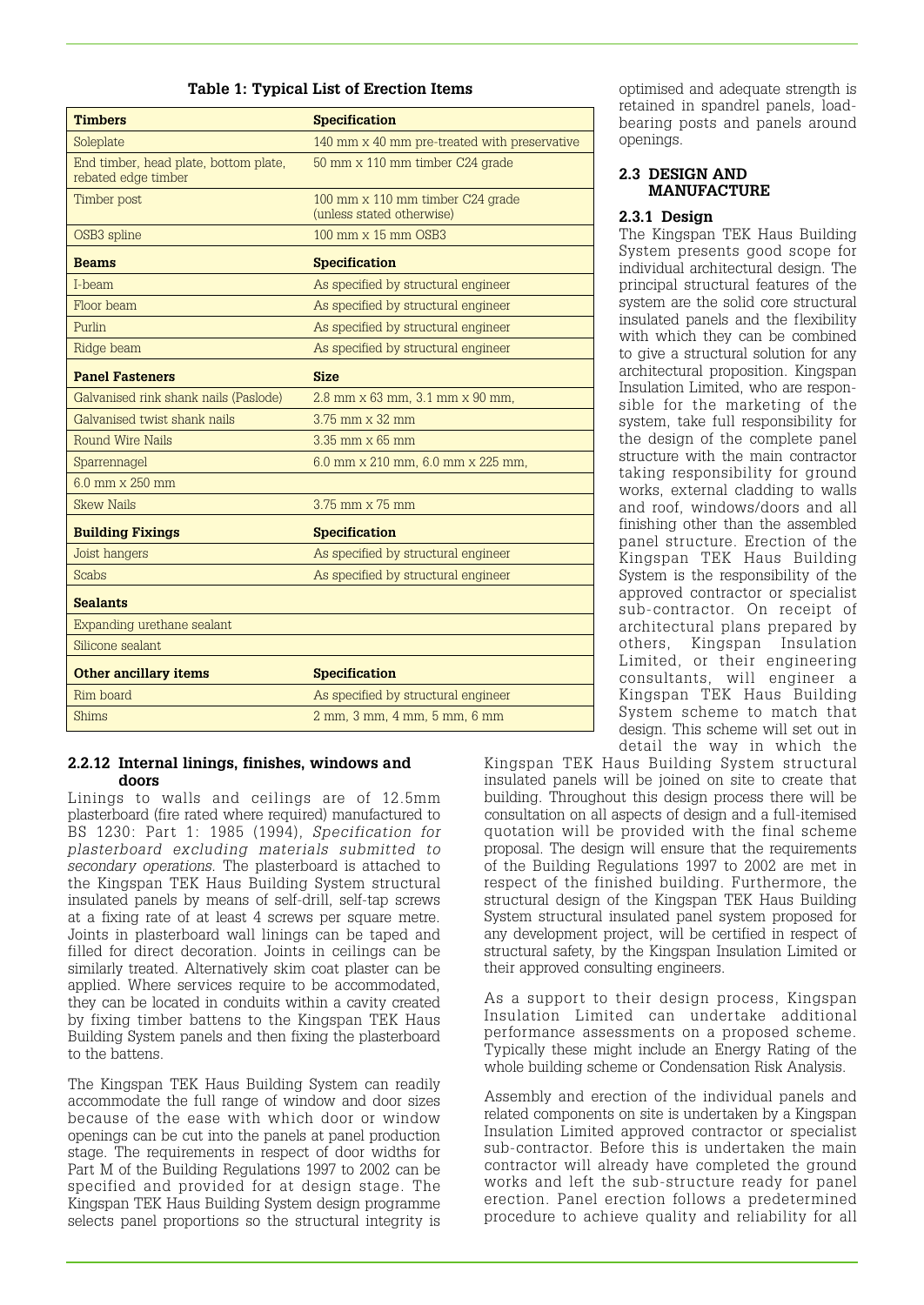workmanship involved in site installation of the Kingspan TEK Haus Building System panels. Kingspan Insulation Limited use an itemised identification mark on each individual element of their scheme and this facilitates speedy and accurate assembly and erection.

# **2.3.2 Manufacture**

#### **(a) Kingspan TEK Haus Building System Structural Insulated Panels**

The Kingspan TEK Haus Building System structural insulated panels are continuous core sandwich panels composed of 15mm OSB 3 board, 110mm Rigid Urethane Insulation and a second 15mm OSB 3 board. Ideally panels are manufactured 1220mm wide and up to 9m in length; generally wall panels will be manufactured in single storey heights while roof panels will be longer. The panels are manufactured using a continuous lamination process where the Rigid Urethane foam autohesively bonds to the OSB 3 facing boards. The closed cell nature of the insulation minimises the risk of condensation within the Kingspan TEK Haus Building System wall or roof panels. Manufacturing is carried out under fully controlled environmental conditions.

Quality control carried out during manufacture includes checks on the quality of the raw materials, OSB 3 boards and the chemicals for the rigid Urethane foam. The dimensions, squareness and planarity of finished panels and the mechanical properties of the foam core are also checked for quality and consistency. Manufactured product is dimensionally checked within the following tolerances:

- $\bullet$  length  $+0$  mm,  $-5$  mm
- position of opening +2mm, -2mm
- $\bullet$  size of opening  $+2mm$ ,  $-0mm$
- frame squareness +2mm, -2mm

Structural timbers to be used with the system will require to be stress graded (with quality certification) and to be fit for purpose with the system.

#### **(b) Fixings, fasteners, anchor bolts, joist hangers, wall ties, strap ties, bolts and screws**

All fixings and fasteners used in the Kingspan TEK Haus Building System need to be adequately protected against corrosion i.e. galvanizing/zinc coating and made from a 'suitable metal' in order to ensure the 60 year design life of the system. IAB has assessed and approved all fasteners included in the Kingspan TEK Haus Building System. Kingspan Insulation Limited must approve all fasteners and nails used in the construction of the Kingspan TEK Haus Building System.

Only fixings, anchors bolts, joist hangers, wall ties and screws which have been approved by IAB for use with the Kingspan TEK Haus Building System will be used in construction. All components in this category will require to be manufactured under an appropriate quality system.

#### **(c) Proprietary Floor Systems**

Proprietary floor systems may only be used provided they are Agrément certified by IAB or approved by IAB for use with the Kingspan TEK Haus Building System. The manufacture of these floor systems must be to an approved quality system.

#### **(d) Membranes**

Radon resisting membranes, damp-proof membranes, DPCs, vapour check membranes, breathable membranes house wrap and vapour permeable underlay must be Agrément certified by IAB or be otherwise approved for use with the Kingspan TEK Haus Building System by IAB.

#### **(e) Materials used by main contractor**

All traditional materials used by the main contractor in sub-structure or in completion of claddings, masonry, slates, concrete tiles, additional linings, finishes and services, will be required to be fit for purpose and to meet the requirements of the appropriate standards, or be approved by IAB for use with the Kingspan TEK Haus Building System.

The external wall leaf is constructed using traditional brick or block construction or IAB approved cladding panels mechanically fixed to the external face of the Kingspan TEK Haus Building System wall panel. Internal walls are lined with plasterboard screwed to the Kingspan TEK Haus Building System wall panel directly or fixed through timber battens.

# **2.4 DELIVERY AND SITE HANDLING**

#### **2.4.1 Protection of materials**

Delivery of the Kingspan TEK Haus Building System to site will be arranged by Kingspan Insulation Ltd. to suit the erection programme and to keep on-site storage time to a minimum. Panels and all timber elements are wrapped with polythene to protect them from rain and weather.

The Kingspan TEK Haus Building System Panels and ancillary timbers and fixings should be stored indoors or under cover on a dry, clean, level base and must not be dropped or allowed to rest on projecting objects. Care is needed to ensure that panels are stored so that there is no risk of warping or moisture absorption.

#### **2.4.2 Typical list of Kingspan TEK Haus Building System materials delivered to each site**

With each delivery of a Kingspan TEK Haus Building System to site, a comprehensive bill of materials is supplied. This bill of materials gives a detailed list of all components delivered. All materials are clearly labelled and numbered as required. All components are individually numbered during production and these numbers correspond with the erection drawings supplied with the bill of materials. A typical bill of materials would include items listed in Table 1.

#### **2.4.3 Main contractor**

The main contractor is responsible for supply and installation of all materials necessary for the completion of the building with the exception of those items included in the Kingspan Insulation Ltd. bill of materials for the specific project. This responsibility includes proper construction of the foundations and floor slab within the tolerances specified by Kingspan Insulation Limited.

When the main contractor has constructed the foundations and floor slab accurately and correctly, Kingspan TEK Haus Building System approved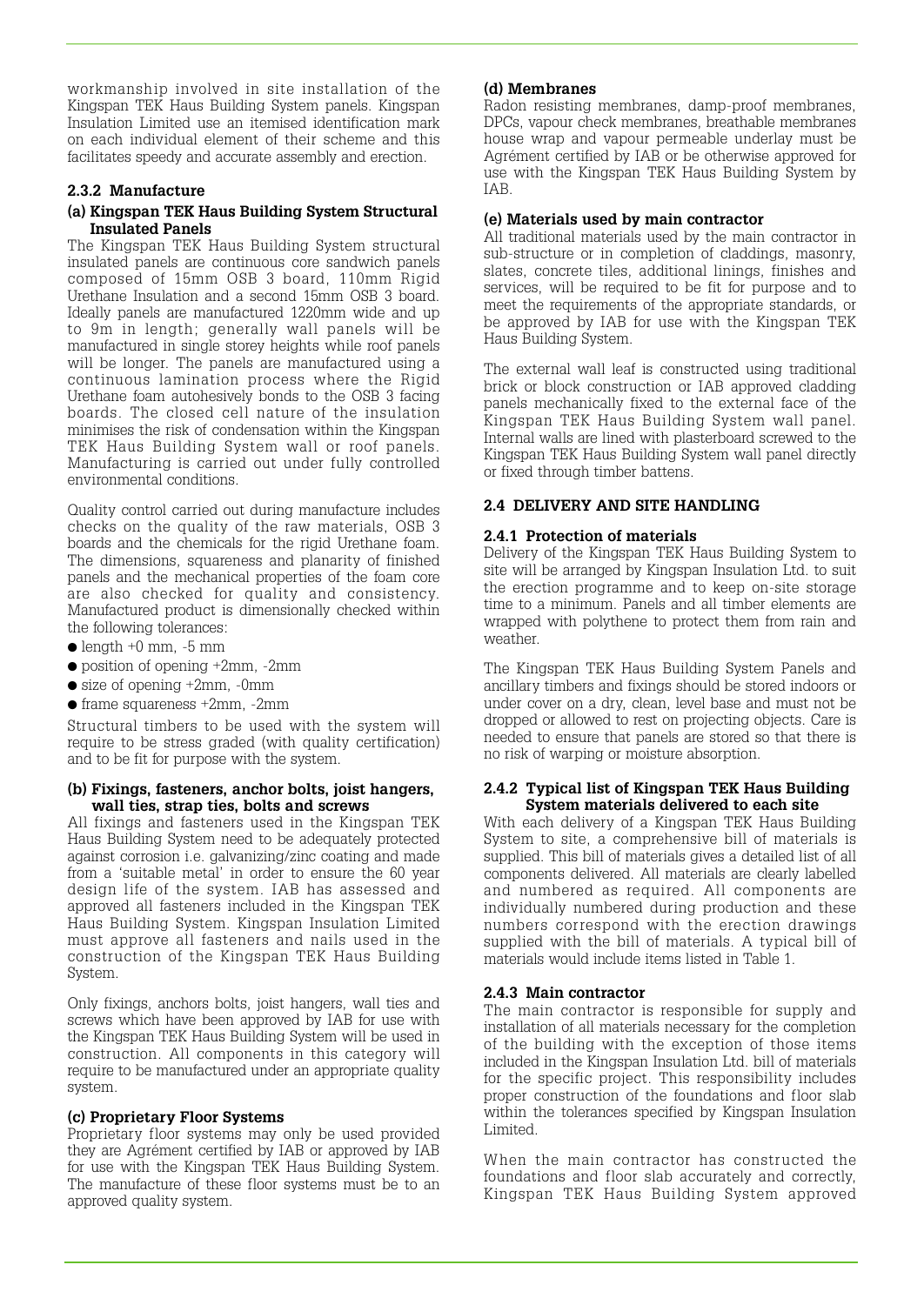erectors/installers can commence the erection of the Kingspan TEK Haus Building System. When the structure is completely erected, brick and block-laying trades can commence. The main contractor on site is responsible for providing scaffolding to roof level and all crane facilities necessary for the safe erection of the structure. When the Kingspan TEK Haus Building System roof structure is completed, the approved erector/installer fixes Nilvent breather membrane to the roof structure. Fixing of doors and windows is then undertaken. All internal trades can then start with electrical and plumbing first fix followed by installation of any additional insulation required, plasterboard and finishes. The main contractor is also responsible for providing and installing stainless steel wall-ties, fire stops and cavity barriers.

# **2.5 INSTALLATION**

#### **2.5.1 General**

Erection is carried out in accordance with the Kingspan TEK Haus Building System Construction Manual, a copy of which must be available on each site. Site erection will only be carried out by Kingspan Insulation Limited registered installer/erector, or by a specialist sub-contractor under the supervision of Kingspan Insulation Limited.

#### **2.5.2 Erection**

The Kingspan TEK Haus Building System panels are delivered to site in packs that can be off-loaded by forklift truck or by hand. Lifting equipment should be selected taking into account the weight and dimensions and the distance of lift required and should conform to the requirements of the Safety, Health and Welfare at Work Act 1989. The manufacturer's instructions should be followed at all times. The individual Kingspan TEK Haus Building System wall panels can normally be positioned without the use of lifting equipment. Care must be taken to ensure that no water is trapped at panel joints or within wood based elements.

The erection procedure is conventional and similar to that for buildings of frame design. Site erection will be carried out by the approved installer/erector under the supervision of Kingspan Insulation Limited in accordance with the Kingspan TEK Haus Building System construction manual.

#### **2.5.3 Supervision**

Approved contractors or specialist sub-contractors are subject to supervision by Kingspan Insulation Limited. Supervision of erection have been assessed by IAB and found to be satisfactory. For the installer/erector supervision of erection should include particular checks at the junctions of the panel elements to ensure optimum structural strength and rigidity of the assembled building. For the main contractor particular attention needs to be given to the installation of cavity barriers/fire stops/sealants at compartment walls, door and window openings, and as scheduled by Kingspan Insulation Limited in their design brief to the main contractor; the locations of these will be determined in the Kingspan TEK Haus Building System design process.

#### **2.5.4 Procedure**

In respect of the Kingspan TEK Haus Building System, to comply with this certificate, the requirements, which have to be met, include the following:

- All components delivered to site should comply with the 'Bill of Materials' for the project
- Components must not be damaged and must be properly pre-marked for erection
- Acceptance of the concrete ground slab should be based on a full check of the dimensions, squareness and planarity
- Due to the high accuracy of the structural insulated panels erection should not take place unless any irregularities /inaccuracies in the concrete slab have been corrected; this check should also include proper installation of Radon barriers and DPC's on rising walls or under ground slabs
- Panels must be in line and plumb and in accordance with the Kingspan TEK Haus Building System panel layout.
- Rooms must be checked for squareness
- The sole plate must be anchored to the slab or rising wall with either mechanical or chemical anchors, and stainless steel tie-down straps where necessary
- All panels must be fixed and sealed using the methods outlined in the Kingspan TEK Haus Building System construction manual.
- Where required by structural design, panels must be anchored laterally with additional stainless steel strap anchors
- Floor joists and floor decking must be installed in accordance with the Kingspan TEK Haus Building System design layout
- Cavity barriers and Fire Stops must be installed at doors, windows, wall/roof junctions and compartment wall junctions
- Roof panels and support systems, including any necessary bracing, must be installed in accordance with the Kingspan TEK Haus Building System design layout and the Kingspan TEK Haus Building System construction manual
- Wall ties must be correctly positioned and installed
- All fasteners, screws, nails, strap anchors (where necessary), and wall ties must be approved by Kingspan Insulation Limited.
- No modification should be made to the designed system arrangement without authorisation from Kingspan Insulation Limited.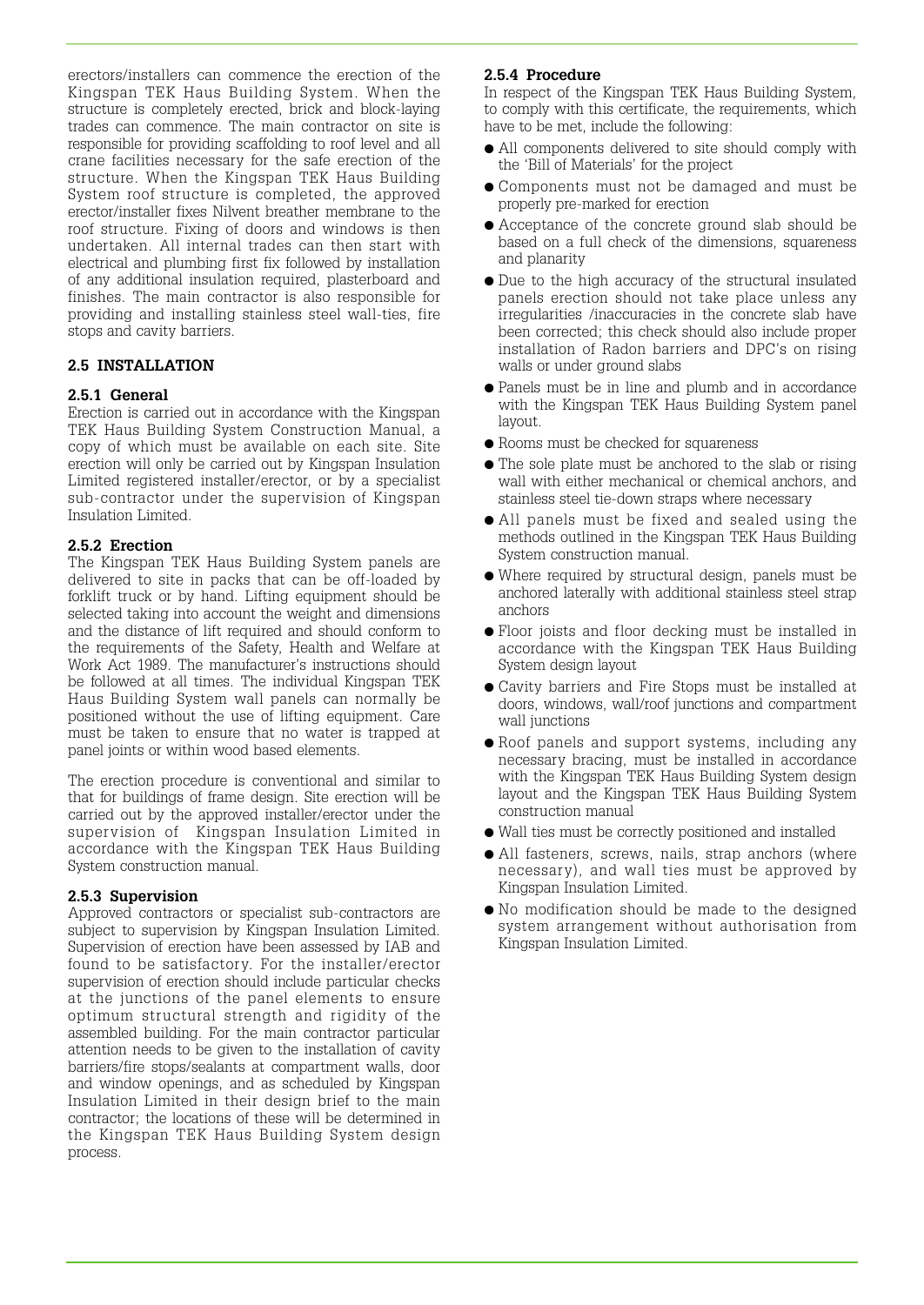**Fig. 8 Typical section of window cill showing external brickwork.**

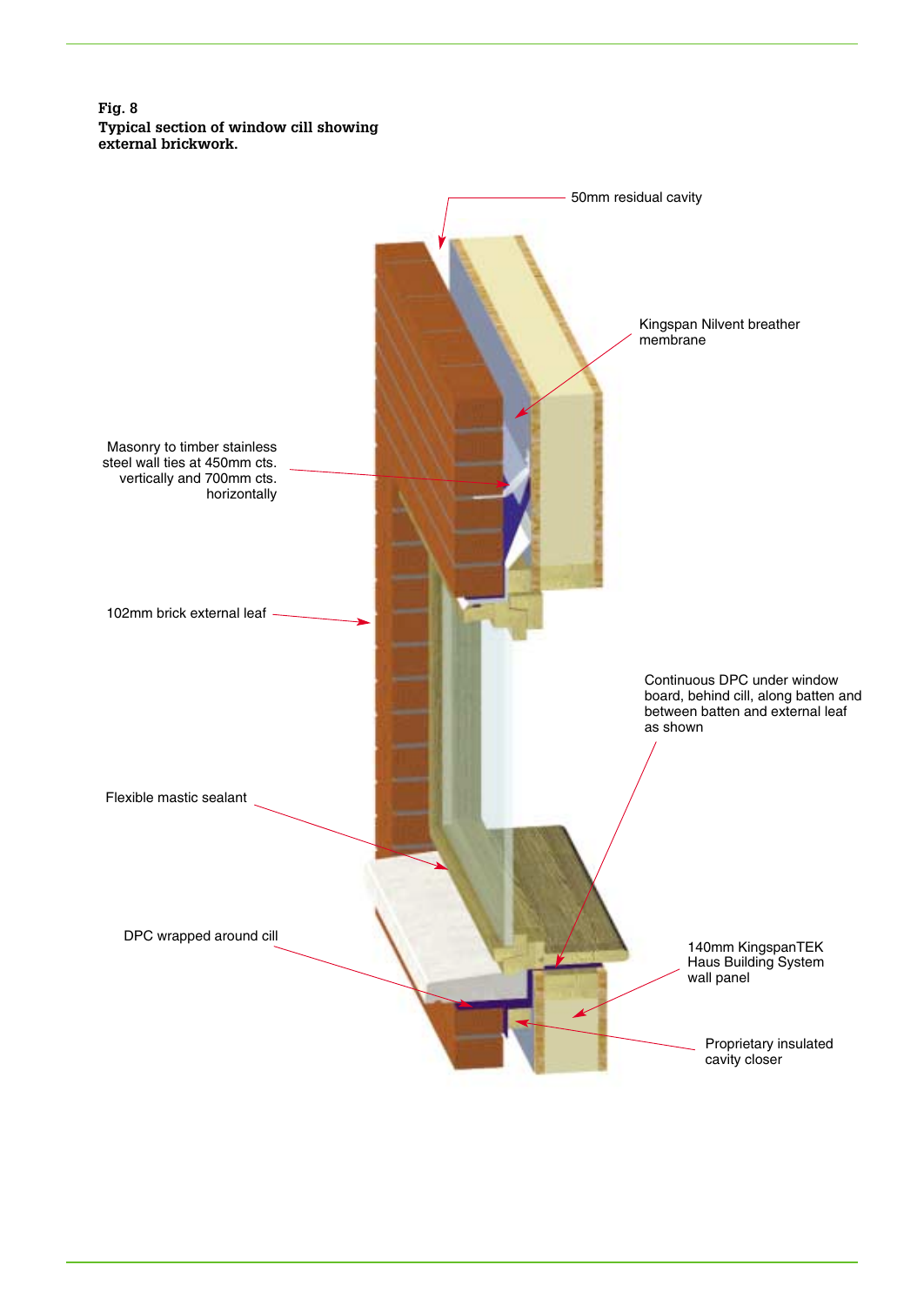

#### **3.1 STRENGTH AND STABILITY**

#### **3.1.1 Certificate of Structural Compliance**

The structural design of every building to be constructed with the Kingspan TEK Haus Building System is undertaken by Kingspan Insulation Limited in conjunction with their engineering consultants. Every building constructed with the Kingspan TEK Haus Building System will be certified by a chartered structural engineer in respect of conformance with the requirements of Part A of the Building Regulations 1997 to 2002. Dwellings designed and constructed in accordance with this Agrément certificate will have adequate strength and stability.

#### **3.1.2 Design Loads**

Designs for typical dwellings which have been completed for Kingspan Insulation Limited by their engineering consultants, B. Tork, Consulting Engineer, Wiesbaden, Germany, have been examined by IAB and confirmed to provide an equivalent level of safety and suitability to that required under Irish Building Regulation requirements. The design process conforms to the requirements of DIN 1052 Part 1: 1998, *'Structural use of timber: Design and Construction'.* Other standards used in the design process include DIN EN 300: 1997 – 6: 'OSB Board', DIN 1052-1: 1998 *'Structural use of timber, Design and Construction,* DIN 18 164-1: 1992 – 08 *'Plastic Foams as insulating material for the construction industry & insulating materials for thermal insulation',* DIN 68 800-2 & -3: 1996 – 05 *'Wood preservatives in building construction',* DIN 1055-3; 1971-06 *'Design loads for buildings'.* 

Based on the wind exposure map provided in the Technical Guidance Document to Part A of the Building Regulations 1997 to 2002, the Kingspan TEK Haus Building System design programme will determine the structural proportions necessary for any site in Ireland. For very exposed sites on hills above the general level of the surrounding terrain, the system can be specifically designed to withstand the unusually high wind loading. This is likely to involve the provision of additional diaphragm and lateral bracing panels coupled with greater ground anchorage. These can be readily incorporated into the system using the same techniques. At development stage, selective features of the Kingspan TEK Haus Building System were subjected to structural testing to check design reliability.

Typical design loads included in the calculations are:

- $\bullet$  1.5 kN/m<sup>2</sup> for domestic floors plus an allowance of 1.0 kN/m2 for internal partitions
- 0.75 kN/m<sup>2</sup> roof imposed loads (including for snow) with an allowance of 0.75 kN/m2 for use of loft for storage.

Diagrams 14 and 15, Technical Guidance Document to Part A, Building Regulations 1997 to 2002, give the design snow and wind loading for Ireland.

#### **3.1.3 Foundation Design**

Foundation design should be in accordance with BS 8004: 1986: *Code of practice for foundations,* or other appropriate approved procedure.

#### **3.1.4 Coastal Salt Spray**

The Kingspan TEK Haus Building System is well protected from weather and coastal salt spray through the use of traditional durable materials for external cladding. However where a building is to be constructed within one kilometre of the coastline it would be prudent to specify only stainless steel for all fixings, anchors, wall ties, nails and screws.

#### **3.1.5 Impact Resistance**

As the external walls are finished on the outside with a 100mm thick masonry leaf, there is little risk of external impact damage to the structure. With regard to internal impacts, the continuous solid insulation core, bonded continuously to OSB 3 board, is also very resilient and capable of withstanding any likely impact shock to the internal wall surfaces. Also, any exceptional impact to internal surfaces is unlikely to be sufficient to create significant damage.



# **4 TECHNICAL INVESTIGATIONS**

#### **4.1 BEHAVIOUR IN RELATION TO FIRE**

#### **4.1.1 Fire Resistance**

Assessment of fire test results show that the Kingspan TEK Haus Building System can meet the building regulation requirements for fire resistance as shown in Table 2. Fire tests on wall and floor panels were carried out at Warrington Fire Research Centre, UK Building Test Centre and the MPA Materials Testing Institute, Dresden.

| Element                                                                                                                         | <b>Test Standard</b>  | <b>Results</b> |
|---------------------------------------------------------------------------------------------------------------------------------|-----------------------|----------------|
| Loadbearing wall assembly –<br>One layer 12.5mm standard<br>plasterboard on 10mm deep battens<br>on 140mm TEK Haus panel.       | BS 476 Part 21: 1987  | 54 minutes     |
| Loadbearing wall assembly –<br>One layer 12.5mm fire resistant<br>plasterboard on 10mm deep<br>battens on 140mm TEK Haus panel. | BS 476. Part 21: 1987 | 73 minutes     |
|                                                                                                                                 |                       |                |

#### **Table 2: Fire Resistance of Walls**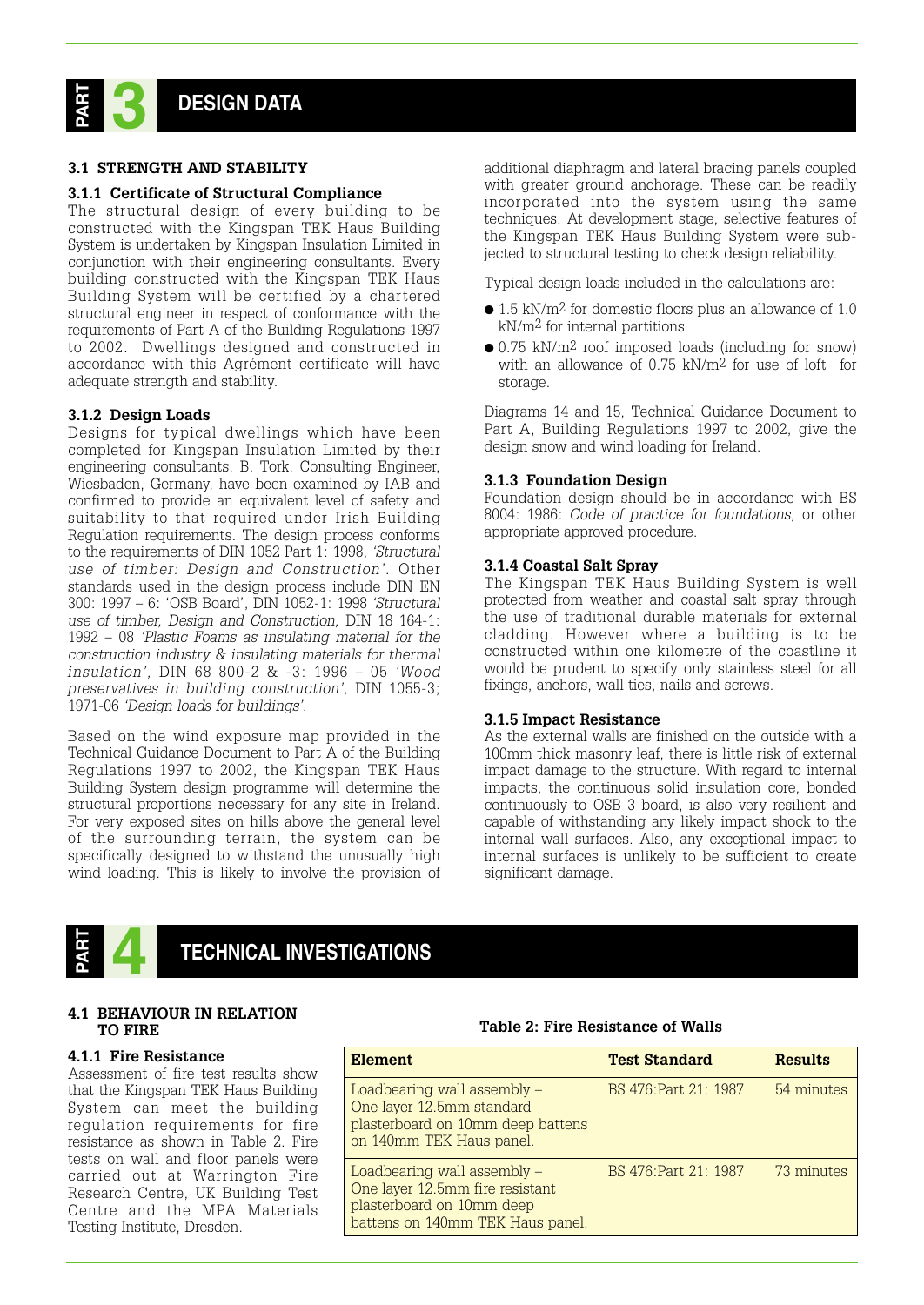#### **4.1.2 Surface Spread of Flame**

The exposed surfaces of the various wall, roof and ceiling cladding materials are assessed as having surface spread of flame characteristics as shown in Table 3. The Classes are defined in accordance with BS 476: Part 7: *Method of test to determine the classification of surface spread of flame of products.*

#### **Table 3: Surface Spread of Flame Characteristics**

| Brickwork/blockwork          | Class 0            |
|------------------------------|--------------------|
| Timber Boarding              | Class 3            |
| OSB 3 Board                  | Class 3            |
| Plasterboard internal lining | Class 0            |
| Slates/tiles                 | Class <sub>0</sub> |
|                              |                    |

# **4.1.3 Protection of Building**

Combustible material, e.g. insulation and timber, should be separated from the flue of a masonry chimney by at least 200mm, or by at least 40mm from the outer surface of the chimney. Particular details are given in section 2 and diagrams 2 to 6 of the Technical Guidance Document to Part J of the Building Regulations 1997 to 2002. The required separation distance from a heating appliance to combustible wall insulation material should be as set out in Clause 2.2.2 and diagram 8 of the Technical Guidance Document to Part J of the Building Regulations 1997 to 2002. For chimneys covered by BS 4543 Part 1: 1990 (1996) *'Factory-made Insulated Chimneys',* separation between this product and the external surface of the chimney is determined in accordance with clause 2.17 of the Technical Guidance Document to Part J of the Building Regulations 1997 to 2002.

Combustible material in proximity of a constructional hearth must be protected by 250mm of solid concrete or as detailed in Diagram 4 of the Technical Guidance Document to Part J of the Building Regulations 1997 to 2002.

#### **4.1.4 Roof Designation**

The tiled or slated roof is designated AA in accordance with *'Table A5: Notional designation of roof coverings'* of the Technical Guidance Document to Part B of the Building Regulations 1997 to 2002.

#### **4.2 THERMAL INSULATION**

#### **4.2.1 U-Values**

The U-values (thermal transmittance measured in W/m2K) of the system elements are shown in Table 4, calculated in accordance with Part L of the Building Regulations 1997 to 2002. The U-value of the Kingspan TEK Haus Building System structural insulated panel is considerably better than the elemental value of 0.27 W/m2K set in Part L of the Building Regulations 2002.

#### **4.3 CONDENSATION**

#### **4.3.1 External Walls**

Calculations in accordance with BS 5250: (2002) *'Code of practice for control of condensation in buildings',* show that the level of insulation in the Kingspan TEK Haus Building System panels and the totally uniform distribution of the insulation, prevent the occurrence of surface or interstitial condensation in all normal environments in dwellings. As with all cavity wall construction, care must be taken when installing the DPC below windows to ensure that any condensation occurring on the window is drained outwards away from the cavity. Under extreme conditions of temperature and humidity, condensation may occur on the lintel supporting the outer leaf of masonry but this will not adversely affect the lintel and proper detailing will ensure that condensed water will generally be drained outwards.

#### **4.3.2 Roof Ventilation**

Adequate provision must be made by means of continuous fascia ventilation along the eaves, and tile/slate ventilators on the roof slopes, as high towards the ridge as is practical. Roof ventilation should be carried out in accordance with BS 5250: 1989 (1995) *Code of practice for control of condensation in buildings.* The diagrams in section 2.1.1 of the Technical Guidance Document to Part F of the Building Regulations 1997 to 2002 illustrate the appropriate way to provide ventilation in the roof. Only approved tile/slate underlay should be used. Figure 9 shows typical eaves detail in Section.

#### **4.1.5 Cavity Barriers**

The Kingspan TEK Haus Building System design incorporates suitable cavity barriers and fire stops in compliance with the<br>requirements of the requirements Building Regulations 1997 to 2002 and as shown in Figures 4 to 9 and section 2.3.10 of the Technical Guidance Document to Part B of the Building Regulations 1997 to 2002.

| Table 4: Typical U-Value of Roof and Wall Construction |  |
|--------------------------------------------------------|--|
|--------------------------------------------------------|--|

| External wall<br>construction | Internal leaf of Kingspan<br><b>TEK Haus Building System</b><br>panels finished with 12.5 mm<br>plasterboard on timber<br>battens and a brick outer leaf<br>with a 50 mm vented cavity                                      | U - value of $0.22 \text{ W/m}^2\text{K}$ |
|-------------------------------|-----------------------------------------------------------------------------------------------------------------------------------------------------------------------------------------------------------------------------|-------------------------------------------|
| Roof Construction             | Kingspan TEK Haus Building<br>System roof panel lined<br>internally with 12.5 mm<br>plasterboard on battens and<br>externally with vapour<br>permeable membrane, counter<br>battens, tiling battens and tiles<br>or slates. | U - value of $0.20 \text{ W/m}^2\text{K}$ |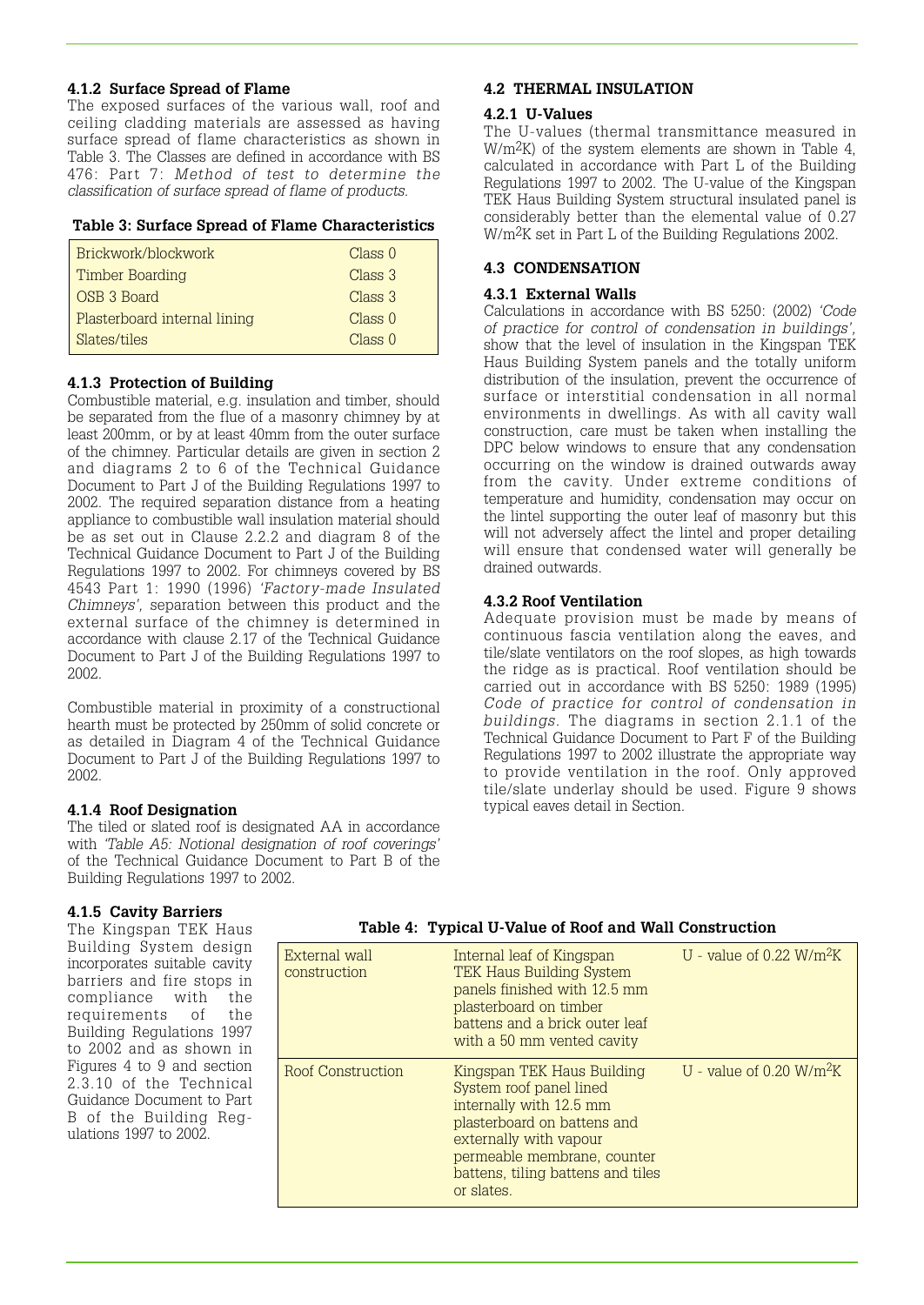#### **4.4 SOUND**

# **4.4.1 Party Wall**

The party wall (i.e. compartment wall between adjacent dwellings) specified for the Kingspan TEK Haus Building System is made up of two independent walls with a clear gap of 50mm between them, a typical specification of each wall is as follows:

- 15mm Soundcheck plasterboard
- 15mm Soundcheck plasterboard
- 140mm Kingspan TEK Haus Building System Wall Panel
- 50mm Clear Cavity
- 140mm Kingspan TEK Haus Building System Wall Panel
- 15mm Soundcheck plasterboard
- 15mm Soundcheck plasterboard

The acoustic performance of this party wall specification has been assessed analytically on the basis of the material specifications. NCRL (Noise Control and Research Laboratories) have predicted that a party wall constructed to this specification will meet the requirements of the Building Regulations. To certify compliance with the requirements of Part E of the Building Regulations 1997 to 2002 it is essential to complete field tests on an authentic party wall between two dwellings. Tests should be carried out in accordance with IS EN ISO 140-3: 1995 *'Laboratory measurements of airborne sound insulation of building elements'* and IS EN ISO 717-1: 1997 *'Airborne sound insulation'.* 

# **4.4.2 On Site Testing**

On site airborne sound insulation tests were carried out on a party wall constructed to the proposed party wall specification. Testing was in accordance with IS EN ISO 140-4: 1998 *'Field measurements of airborne sound Insulation between rooms'.*

For the twin leaf party wall shown in Figure 4 the measured sound insulation met the requirements of Part E of the Building Regulations 1997 to 2002. This performance was achieved through the following:

- each wall is independent due to the 50mm gap
- dense wall linings with two layers of 15mm soundcheck plasterboard on both faces of the panels with the joints between the plasterboard layers staggered, taped and filled
- $\bullet$  the continuity of the panel core material

#### **4.4.3 External walls and walls between rooms**

Other aspects of sound insulation were also assessed. This included an analytical study of the likely sound insulation performance of room partitions and external walls of dwellings constructed with the Kingspan TEK Haus Building System.

The estimated average sound reduction to the unglazed part of the external walls is 40 dB for brick or rendered concrete block external leaf construction. For the internal Kingspan TEK Haus Building System structural insulated panel wall acting alone a value of 33 dB is achievable. Estimates are based on BS 8233: 1997, *'Code of practice for sound insulation and noise reduction for buildings'.* 

# **4.5 ACCESS FOR PEOPLE WITH DISABILITIES**

# **4.5.1 Access and use**

Building designs are required to provide minimum opening widths for doors and corridors, and minimum dimensions for rooms and circulation spaces to provide access for people with disabilities. These minimum dimensions are set out in Diagrams 5 to 12 of Technical Guidance Document to Part M, *'Access for People with Disabilities',* of the Building Regulations 1997 to 2002. The Kingspan TEK Haus Building System can meet these requirements.

# **4.5.2 Sanitary convenience**

Buildings based on the Kingspan TEK Haus Building System can meet all necessary installation requirements for special sanitary conveniences, including access space requirements, to meet the requirements of Part M of the Building Regulations 1997 to 2002.

### **4.6 WEATHERTIGHTNESS AND DAMP-PROOFING**

# **4.6.1 DPCs, DPM**

The system has adequate damp-proof courses and membranes to resist the passage of moisture from the ground.

# **4.6.2 Roof and Rainwater goods**

Roof coverings and rainwater systems are of traditional materials and will provide adequate weather resistance and run-off when completed in accordance with this Agrément certificate and the manufacturer's instructions.

# **4.6.3 External Walls**

The external walls with traditional masonry outer leaf and a 50mm clear vertical cavity, will, when properly constructed, prevent the passage of rainwater to the cavity face of the inner leaf of the wall. Wind-driven rain, which may cross the cavity in very severe weather conditions, will be effectively deflected away from the inner leaf by the Kingspan Nilvent breather membrane. The joints between adjacent panels are weatherproofed and any penetrations for services are sealed.

Where it is proposed to use alternative claddings for limited infill panels, then an additional approved water barrier is fixed to the external face of the Kingspan TEK Haus Building System panel, approved vertical battens are fixed at not more than 400mm centres and an IAB approved cladding is fixed to the battens as an exterior cladding. With this arrangement it is essential to ensure vertical drainage away from the internal leaf of the wall and to allow some ventilation behind the exterior cladding.

Detail sheet two of this Agrèment certificate details the use of the Kingspan TEK Haus Building System for use as an infill panel in residential and commercial buildings up to four storeys in height. Kingspan Insulation Ltd. is responsible for the structural design and specifications of the wall infill panels using only chartered structural engineers. The infill panels must be designed within the design, constraints and procedures set out in DIBT Certificate Z-9-1-315. This infill panel system is designed for use with a brick, concrete block, or other masonry external wall finish.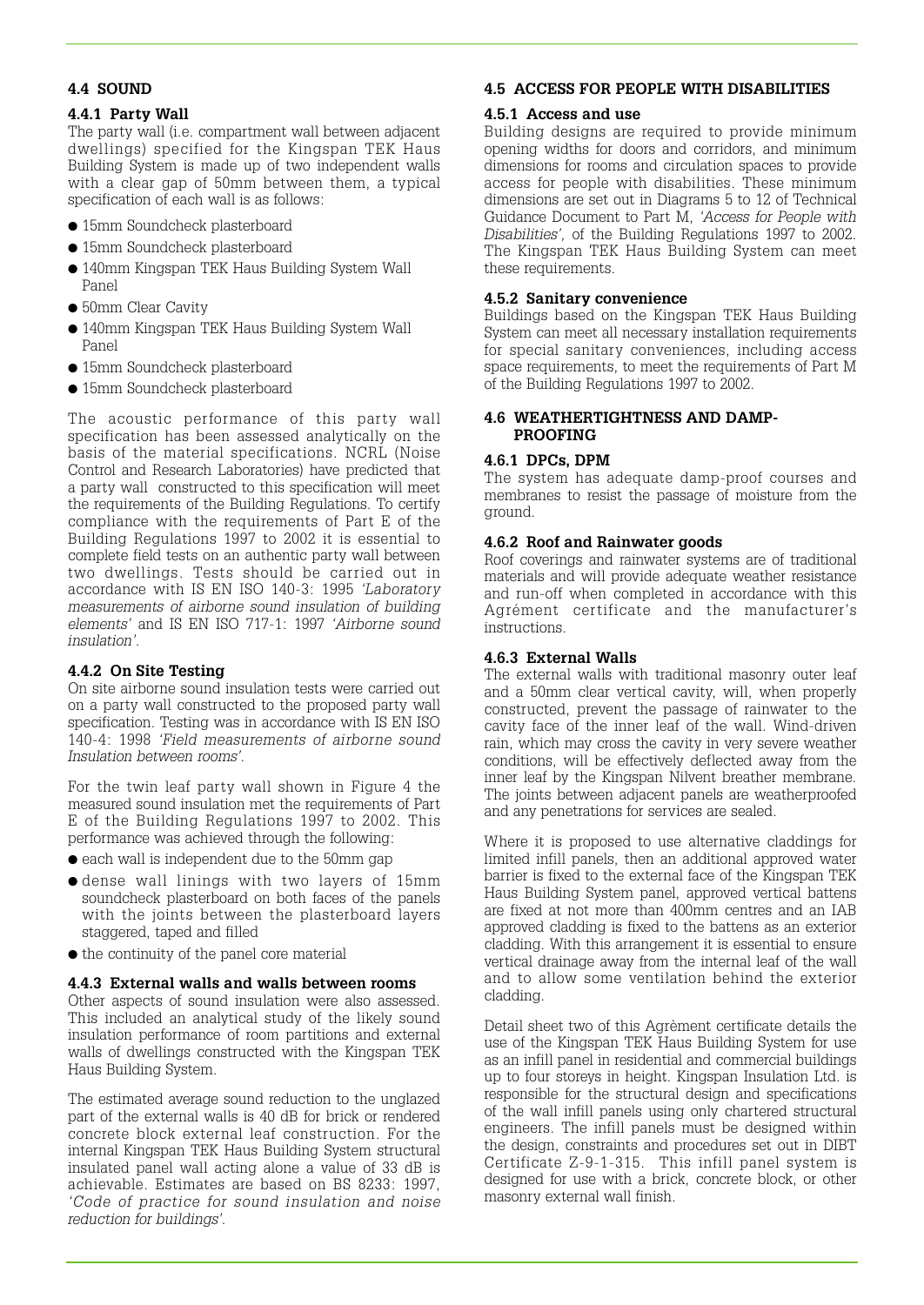#### **4.6.4 Windows and Doors**

The performances of windows and doors are not covered by this certificate. However, the detailing at window and door openings has been assessed and is considered adequate to ensure that water penetration will not occur at these locations assuming properly designed and installed windows and door sets are used.

#### **4.7 ELECTRICAL AND PLUMBING SERVICES**

Provision of electrical and plumbing services is outside the scope of this certificate. However, in designing and installing these services it is essential to take all precautions to avoid damaging the panels, membranes, claddings or finishes. Ideally, the cutting of holes through the Kingspan TEK Haus Building System panels should be done in the factory so that there will be minimum loss of valuable insulation. The enclosure of cold water pipe work within the panels should be avoided wherever possible because of the risk of local condensation. Also, electrical cables should not be run in the insulation to avoid over heating of the cables.

#### **4.8 DURABILITY**

Buildings constructed using the Kingspan TEK Haus Building System will, when constructed in accordance with the Kingspan TEK Haus Building System design process and construction manual and the requirements of this certificate and all relevant codes of practice, will have a minimum design life of at least 60 years in accordance with BS 7543: 1992, *'Guide to Durability of Building Elements, products and components'.* Buildings based on the system, provided they are properly erected and that construction is carried out properly and accurately, should give good performance under all relevant headings throughout their working life. Particular features of the system which contribute to this performance include:

- panel specification and manufacture are accurate and controlled so that the risks of cold bridges or structural weakness are negligible
- panel conformation and joint design minimise the risk of air leakage
- predictable project completion times reduce weather related defects in construction
- accurate scheduling of components in advance reduces site waste
- reduced energy usage due to significantly superior thermal insulation levels
- CFC/HCFC-free insulation with zero Ozone Depletion potential
- for correctly designed and built walls and roofs based on the Kingspan TEK Haus Building System there should be no risk of interstitial or surface condensation thereby supporting longer service life for the buildings
- design and provision of DPCs, DPMs and Breather Membranes minimises the risk of damaging moisture gain in timber based materials
- externally exposed cladding materials are conventional durable materials with proven long life endurance.

#### **4.9 MAINTENANCE**

Maintenance will be required at a level comparable to that for buildings of conventional construction. The elimination of wet trades in the construction of the inner leaf of the external walls reduces drying time and can reduce the incidence of shrinkage cracking in the early life of the building.

Repainting should be carried out in accordance with the relevant recommendations of BS 6150: 1991 *'Code of practice for painting of buildings'.* Timber boarding, fascia, soffit and other exposed timber elements should be treated with an appropriate paint system or translucent stain and should be maintained by periodic re-coating using a paint or stain suitable for external applications, applied in accordance with the manufacturers instructions.

#### **4.10 TESTS AND ASSESSMENTS WERE CARRIED OUT TO DETERMINE THE FOLLOWING**

- structural strength and stability
- behaviour in fire
- resistance to airborne and impact sound transmission
- thermal transmittance value and condensation risks for walls and roof.

#### **4.11 OTHER INVESTIGATIONS**

Existing data was examined to assess:

- $\bullet$  adequacy of structural design
- weather tightness of buildings constructed using the Kingspan TEK Haus Building System
- durability of the system
- maintenance requirements for the system.

Production audits were carried out at the design unit and production facility of Kingspan Insulation Limited and Kingspan TEK Haus GmbH, to examine the process of structural design and the adequacy of quality control.

Construction sites were examined when construction was in progress to assess the practicability of construction and the adequacy of site supervision arrangements.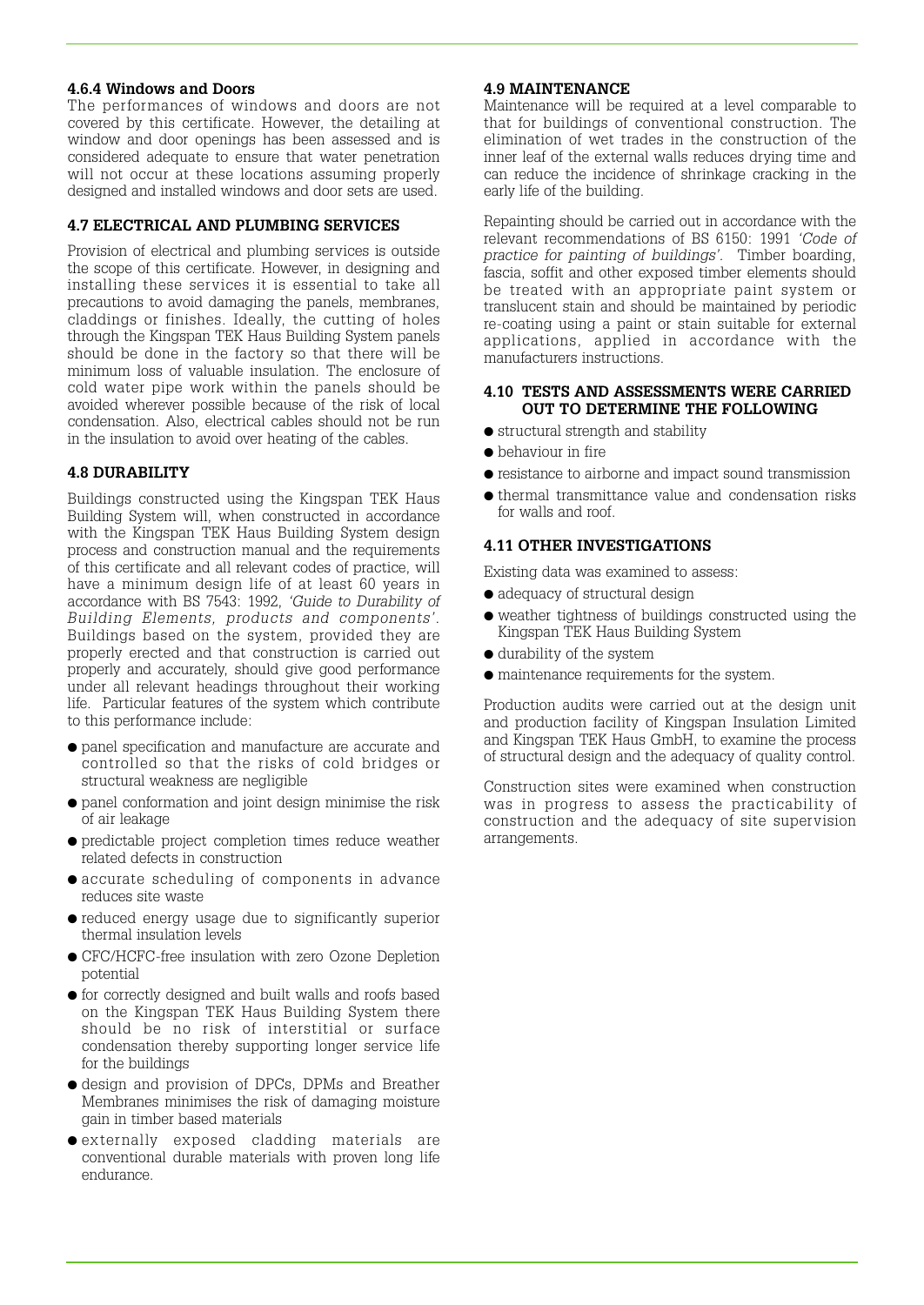

**Fig. 9. Typical eaves detail vertical section.**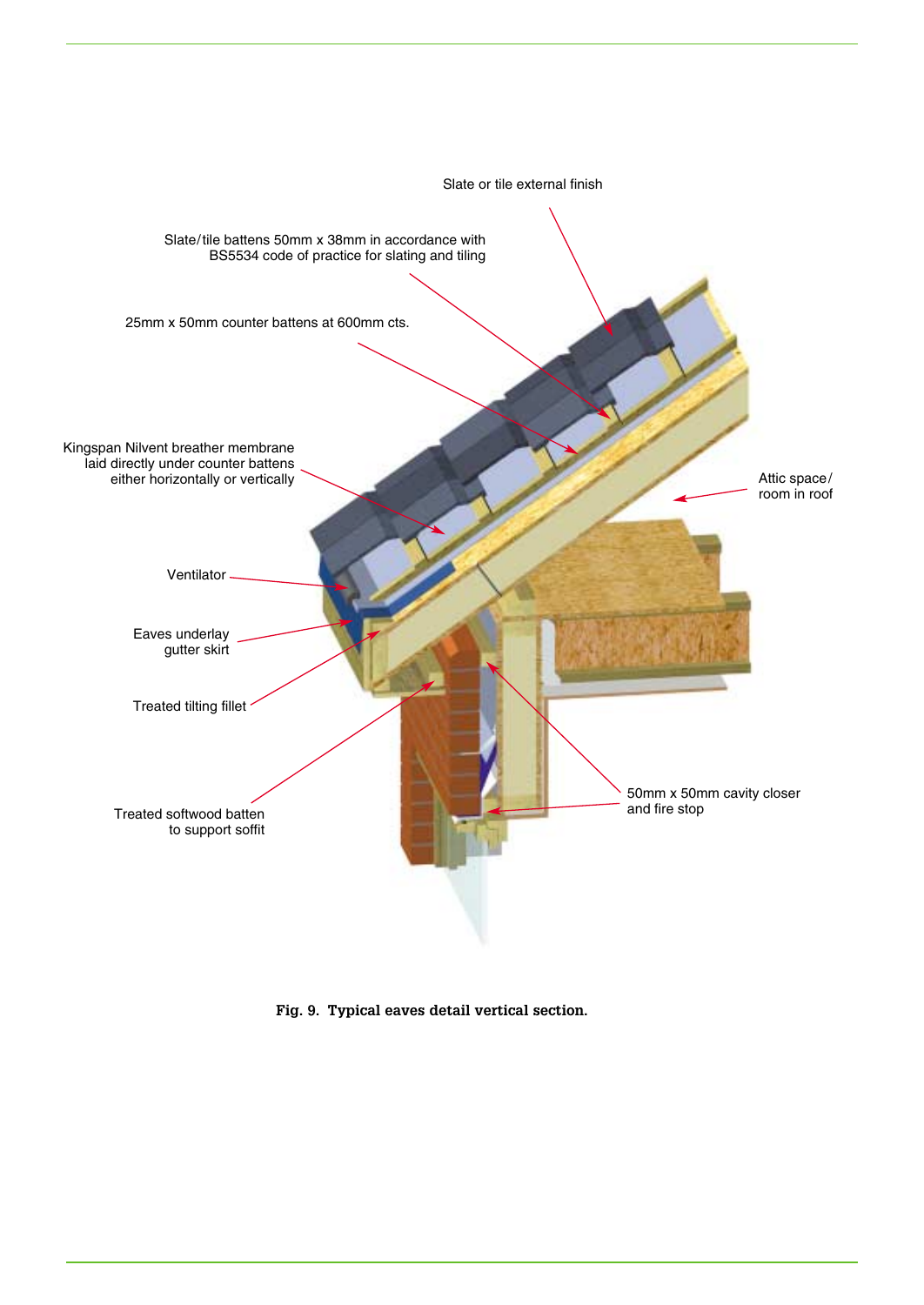# **CONDITIONS PART 5**

#### **5.1 CONDITIONS OF CERTIFICATION**

- The National Standards Authority of Ireland ("NSAI") following consultation with the Irish Agrément Board ("IAB") has assessed the performance and method of installation of the product/process and the quality of the materials used in its manufacture and certifies the product/process to be fit for the use for which it is certified provided that it is manufactured, installed, used and maintained in accordance with the descriptions and specifications set out in this certificate and in accordance with the manufacturer's instructions and usual trade practice. This certificate shall remain valid so long as:
- (a) the specification of the product is unchanged;
- (b) the Building Regulations, 1997 to 2002 and any other regulation or standard applicable to the product/process, its use or installation remain unchanged;
- (c) the product continues to be assessed for the quality of its manufacture and marking by NSAI;
- (d) no new information becomes available, which in the opinion of the NSAI would preclude the granting of the certificate;
- (e) the product or process continues to be manufactured, installed, used and maintained in accordance with the description, specifications and safety recommendations set out in this certificate.
- **5.2** The IAB mark and certification number may only be used on or in relation to products/processes in respect of which a valid certificate exists. If the certificate becomes invalid, the certificate holder must not use the IAB mark and certification number and must remove them from products already marked.
- **5.3** In granting this certificate, the NSAI makes no representation as to:
- (a) the presence or absence of patent rights subsisting in the product/process; or
- (b) the legal right of the certificate holder to market, install or maintain the product/process; or
- (c) whether individual products have been manufactured or installed by the certificate holder in accordance with the descriptions and specifications set out in this certificate.
- **5.4** This certificate does not comprise installation instructions and does not replace the manufacturer's directions or any professional or trade advice relating to use and installation which may be appropriate.
- **5.5** Any recommendations contained in this certificate relating to the safe use of the certified product or process are preconditions to the validity of the certificate. However, the NSAI does not certify that the manufacture or installation of the certified product or process in accordance with the descriptions and specifications set out in this certificate will satisfy the requirements of the Safety, Health and Welfare at Work Act, 1989 or of any other current or future statute or current or future common law duty of care owed by the manufacturer or by the certificate holder.
- **5.6** The NSAI is not responsible to any person or body for loss or damage, including personal injury, arising as a direct or indirect result of the use of this product or process.
- **5.7** Where reference is made in this certificate to any Act of the Oireachtas, regulation made thereunder, statutory instrument, code of practice, national standards, manufacturer's instructions or similar publication, it shall be construed as reference to such publication in the form in which it is in force at the date of this certification.